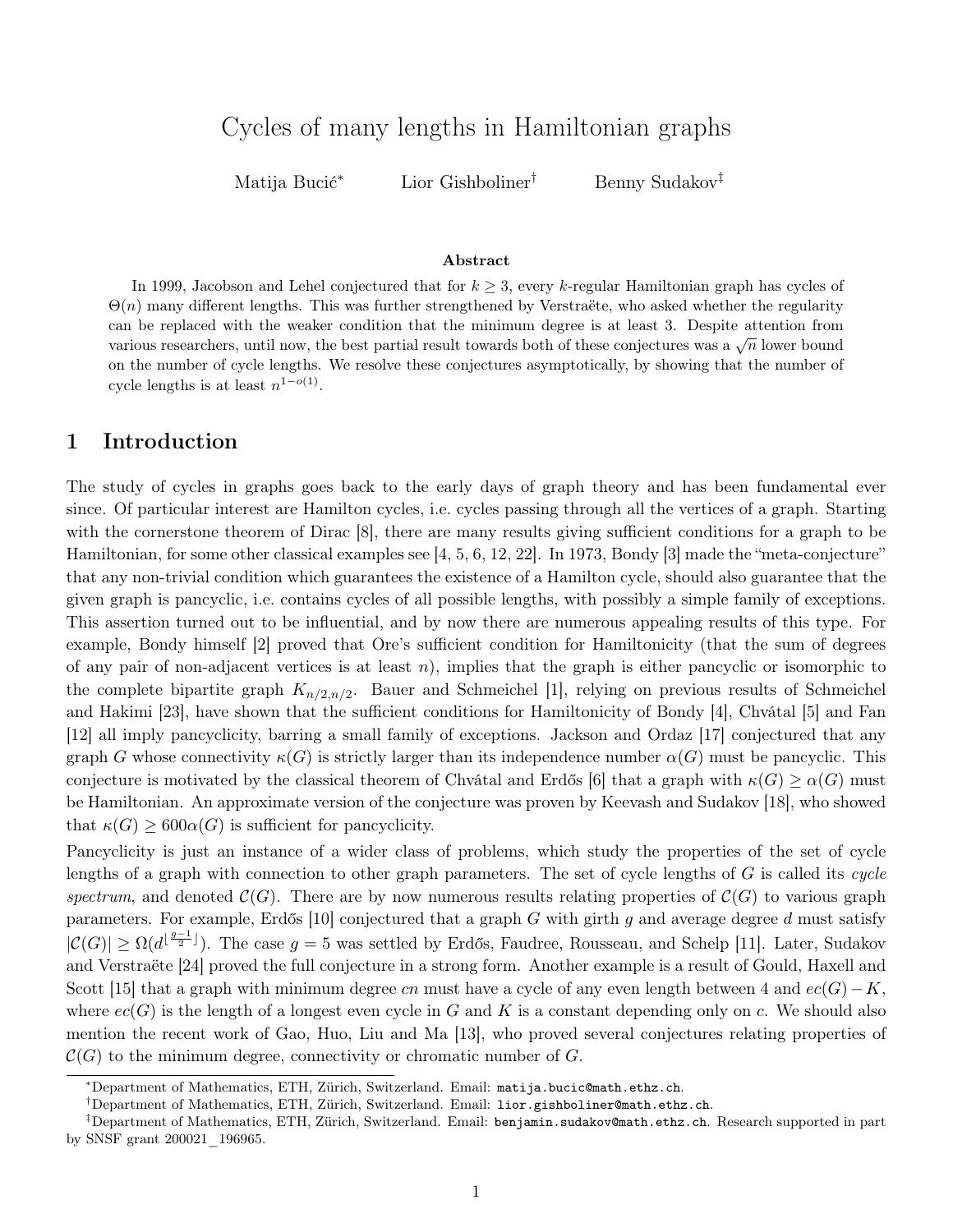Bondy's meta-conjecture is about conditions for Hamiltonicity which imply pancyclicity. A natural question in the opposite direction is as follows: Let us *assume* that a graph  $G$  is Hamiltonian; under which assumptions can we also guarantee that  $G$  is pancyclic? Since pancyclicity is sometimes too strong of a requirement, we can relax it and ask to find many cycle lengths. Questions of this type were first introduced by Jacobson and Lehel at the 1999 conference "Paul Erdős and His Mathematics", where they asked for the minimum size of the cycle spectrum of a k-regular Hamiltonian graph  $G$  on  $n$  vertices. The aforementioned result of Bondy  $[2]$  implies that if  $k = \lfloor n/2 \rfloor$ , then G is pancyclic unless  $G = K_{n/2,n/2}$ . At the other extreme, if  $k = 2$  then G clearly has just one cycle. Jacobson and Lehel conjectured that already for  $k \geq 3$ , the number of cycle lengths should be linear in  $n$ . This is best possible, since they also observed that one cannot expect to have pancyclicity. Indeed, assuming 2k divides n, take  $\frac{n}{2k}$  disjoint copies of  $K_{k,k}$ , ordered in a cycle, remove an edge from each of them, and add an edge between any two consecutive copies such that the resulting graph is k-regular. It is not hard to see that in this construction, the possible cycle lengths are precisely all the even integers between 4 and  $2k$ and between  $\frac{2n}{k}$  and *n*. This gives in total  $\frac{n}{2} \cdot \frac{k-2}{k} + k$  different lengths.

Soon after the above question was first circulated, Gould, Jacobson and Pfender proved that  $|\mathcal{C}(G)| \ge \Omega(\sqrt{n})$  for every k-regular n-vertex Hamiltonian graph G (with  $k \geq 3$ ). This bound was subsequently obtained by several other authors. Yet, prior to our work, the  $\sqrt{n}$  bound was the best known result. In particular, Girão, Kittipassorn and Narayanan [\[14\]](#page-18-11) remarked that improving this estimate would be of considerable interest. Furthermore, the following strengthening of the above conjecture of Jacobson and Lehel, which replaces the k-regularity condition with the assumption that the minimum degree is at least 3, was proposed by Verstraëte [\[28\]](#page-18-12).

#### <span id="page-1-0"></span>**Conjecture 1.** An n-vertex Hamiltonian graph G with  $\delta(G) \geq 3$  has  $\Omega(n)$  different cycle lengths.

While the special case of this conjecture for regular graphs already seems quite challenging, it is natural to expect that the full Conjecture [1](#page-1-0) is even harder. The reason for this is that often problems become more difficult when the regularity requirement is replaced by a minimum degree assumption. One well-known example is a conjecture of Thomassen [\[25\]](#page-18-13), that a graph with a large enough minimum degree contains a subgraph of large minimum degree and large girth. This conjecture is open even for girth 7. However, this statement becomes easy if the given graph is regular, see e.g. [\[21\]](#page-18-14). Such situations arise also for questions related to the one studied here: A classical result of Smith (see [\[27\]](#page-18-15) and also [\[26\]](#page-18-16)) states that every Hamiltonian 3-regular graph G contains a second Hamilton cycle. As was shown by Entringer and Swart [\[9\]](#page-18-17), this is no longer true if instead of 3-regularity we assume that  $\delta(G) \geq 3$  (even if all degrees are equal to 3 or 4). Girão, Kittipassorn and Narayanan [\[14\]](#page-18-11) required an involved proof to even show that a Hamiltonian G with  $\delta(G) \geq 3$  contains a second cycle of length at least  $n - o(n)$ . In contrast, for regular G, this proof can be simplified considerably and gives a better bound. It is worth noting that if one replaces the minimum degree requirement  $\delta(G) \geq 3$ , with the requirement that the average degree is at least 3, then the aforementioned lower bound of  $\Omega(\sqrt{n})$  is tight. More generally, Milans, Pfender, Rautenbach, Regen and West [\[20\]](#page-18-18) have shown that a graph G with n vertices and m edges satisfies Figure shown that a graph  $|C(G)| \geq (1 - o(1))\sqrt{m - n}$ , and this is tight up to lower order terms.

In this paper, we prove the following theorem, which resolves Conjecture [1](#page-1-0) asymptotically:

<span id="page-1-1"></span>**Theorem 2.** An n-vertex Hamiltonian graph G with  $\delta(G) \geq 3$  contains cycles of  $n^{1-o(1)}$  different lengths.

Our proof of Theorem [2](#page-1-1) is constructive: it gives a polynomial-time algorithm for finding cycles of  $n^{1-o(1)}$  different lengths in a Hamiltonian graph of minimum degree 3, provided a Hamilton cycle is specified.

# <span id="page-1-2"></span>2 A sketch and the main ideas

The overarching idea that we employ is to split the Hamilton cycle into pieces (usually paths or pairs of paths) and then find paths with lengths on a different "scale" in different parts. To illustrate what we mean, let us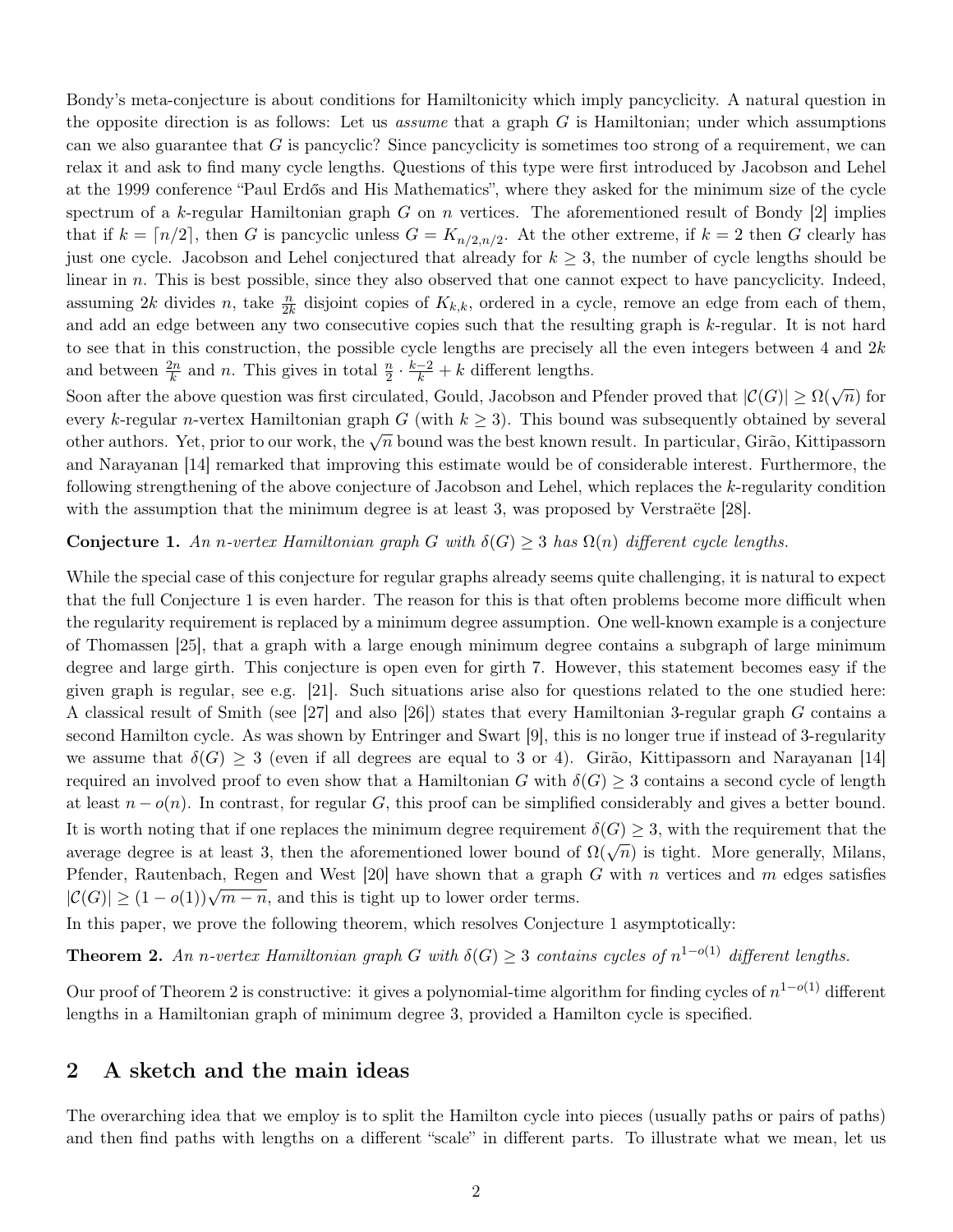consider the following situation. Suppose that we managed to split our Hamilton cycle into two paths  $P_1, P_2$ , such that there are many chords inside the vertex-set of each  $P_i$  (or, more precisely, that inside each  $P_i$  there is a linear number of vertices touching a chord whose other endpoint is also on  $P_i$ ). Suppose that we found  $k = \Omega(\sqrt{n})$ paths  $Q_1, \ldots, Q_k$  between the endpoints of  $P_1$  (which only use the vertices of  $P_1$ ), such that  $|Q_1|, \ldots, |Q_k|$  are all paths  $\mathcal{Q}_1, \ldots, \mathcal{Q}_k$  between the endpoints of  $T_1$  (which only use the vertices of  $T_1$ ), such that  $|\mathcal{Q}_1|, \ldots, |\mathcal{Q}_k|$  are and different and all belong to an interval of width  $\sqrt{n}$ . Suppose further that we between the endpoints of  $P_2$  (which only use the vertices of  $P_2$ ), such that the lengths of any two of these paths are at least  $\sqrt{n}$  apart, namely,  $||R_i| - |R_j|| > \sqrt{n}$  for all  $i \neq j$ . In this situation, we can combine any one of the  $Q_i$ 's with any one the  $R_j$ 's, joining them into a cycle of length  $|Q_i| + |R_j|$ . The crucial point is that the  $k\ell$ numbers  $|Q_i| + |R_j|$  are all different. In other words, we use the "condensed" lengths  $Q_1, \ldots, Q_k$  to "fill in the gaps" between the "spread-out" lengths  $R_1, \ldots, R_\ell$  (see Lemma [4](#page-4-0) for the details on this). In total, this would give us  $k\ell = \Omega(n)$  different cycle lengths. Hence, achieving both above goals would establish Conjecture [1.](#page-1-0)

We believe that both above statements should be true, namely, that one can find both  $\Omega(\sqrt{n})$  distinct path lengths all contained in an interval of width  $\sqrt{n}$  and  $\Omega(\sqrt{n})$  path lengths which are  $\sqrt{n}$  apart. Observe that both of these statements are essentially implied by Conjecture [1](#page-1-0) (see Section [5](#page-16-0) for more details), and that our main result shows that both hold asymptotically (i.e., with  $\sqrt{n}$  replaced by  $n^{1/2-o(1)}$ ). On the other hand, these statements shift the difficulty from finding many lengths (note that there have been a number of proofs that there are at least  $\sqrt{n}$  different lengths over the years) to controlling what kind of lengths we find.

Our actual strategy for tackling Conjecture [1](#page-1-0) is a bit more involved. Instead of splitting our cycle into just two parts, we split it into a larger number k of parts (with k to be chosen as roughly  $\sqrt{\log n}$ ). Here each part will be a pair of cycle sections (subpaths of the cycle) with at least  $n^{1-o(1)}$  chords between them, with different section-pairs situated "on top of" each other (see Figure [2\)](#page-4-1). Now, with the goal of finding  $n^{1-\varepsilon}$  different lengths (where  $\varepsilon$  is an appropriately chosen vanishing function of n), we shall proceed as follows. Inside the first of the k parts, we shall find  $\Omega(n^{\varepsilon})$  path lengths all belonging to an interval of width  $n^{\varepsilon}$ . Then, inside the second part, we shall find about  $\Omega(n^{\varepsilon})$  lengths  $\ell_1 < \ldots < \ell_t$  such that any two consecutive lengths are  $\Theta(n^{\varepsilon})$  apart, namely  $\ell_{i+1} - \ell_i = \Theta(n^{\varepsilon})$  for all i. Now, by combining the paths we found in these two parts, we will get  $\Omega(n^{2\varepsilon})$  different path lengths, all belonging to an interval of width  $O(n^{2\varepsilon})$ , and only using vertices from the first two parts of the partition. Continuing in this manner, we will find inside the third part  $\Omega(n^{\varepsilon})$  lengths which are  $\Theta(n^{2\varepsilon})$  apart, inside the fourth part  $\Omega(n^{\varepsilon})$  lengths which are  $\Theta(n^{3\varepsilon})$  apart, and so on. This will always allow us to combine the new lengths we find with the lengths found so far to get  $\Omega(n^{i\varepsilon})$  different path lengths, all belonging to an interval of width  $O(n^{i\epsilon})$ , only using vertices from the first i parts. Unfortunately, in each iteration we will lose a polylogarithmic factor in the number of paths we find, which will result in the optimal number of iterations being  $\sqrt{\frac{\log n}{\log \log n}}$  (this corresponds to having  $\varepsilon = \sqrt{\frac{\log \log n}{\log n}}$ ). After this number of iterations, we will find  $n^{1-o(1)}$ different lengths. This iterative process is handled in Lemma [13.](#page-11-0)

Let us now focus on a single iteration and sketch the main ideas involved. For simplicity, suppose that this is the third iteration, namely, that our goal is to find (inside the third of the k parts of the partition)  $\Omega(n^{\epsilon})$ path lengths  $\ell_1 < \ldots < \ell_t$  with  $\ell_{i+1} - \ell_i = \Theta(n^{2\varepsilon})$  for all i. Up to this step, we have already found  $\Theta(n^{2\varepsilon})$ path lengths in an interval of width  $O(n^{2\varepsilon})$  inside the first two parts. Now, we consider a maximum collection  $e_1,\ldots,e_m$  of chords inside the third part, such that for all  $i \neq j$ , the lengths of  $e_i$  and  $e_j$  differ by at least  $n^{2\varepsilon}$ . Each chord  $e_i$  gives rise to a path inside the third part (namely, the path that consists of the chord and pieces of the cycle), and the lengths of any two of these m paths differ by at least  $n^{2\varepsilon}$ . Now, observe that if  $m \geq n^{1-3\varepsilon}$ , then by combining these paths with the  $\Theta(n^{2\varepsilon})$  path lengths we found in the first two parts of the partition, we obtain altogether  $m \cdot \Omega(n^{2\varepsilon}) = \Omega(n^{1-\varepsilon})$  different cycle lengths, and thus achieve our goal already at this stage. So we may assume that  $m \leq n^{1-3\varepsilon}$ . Since  $e_1, \ldots, e_m$  is a maximal family, the length of any other chord must be at distance at most  $n^{2\varepsilon}$  to that of one of the  $e_i$ 's. By averaging (and as each part of the partition contains  $n^{1-o(1)}$  chords), we see that there is a family E of at least  $n^{1-o(1)}/m \geq n^{3\varepsilon-o(1)}$  different chords, whose lengths all belong to an interval of width  $n^{2\varepsilon}$ . The reason such a family E is useful is as follows: Suppose we partition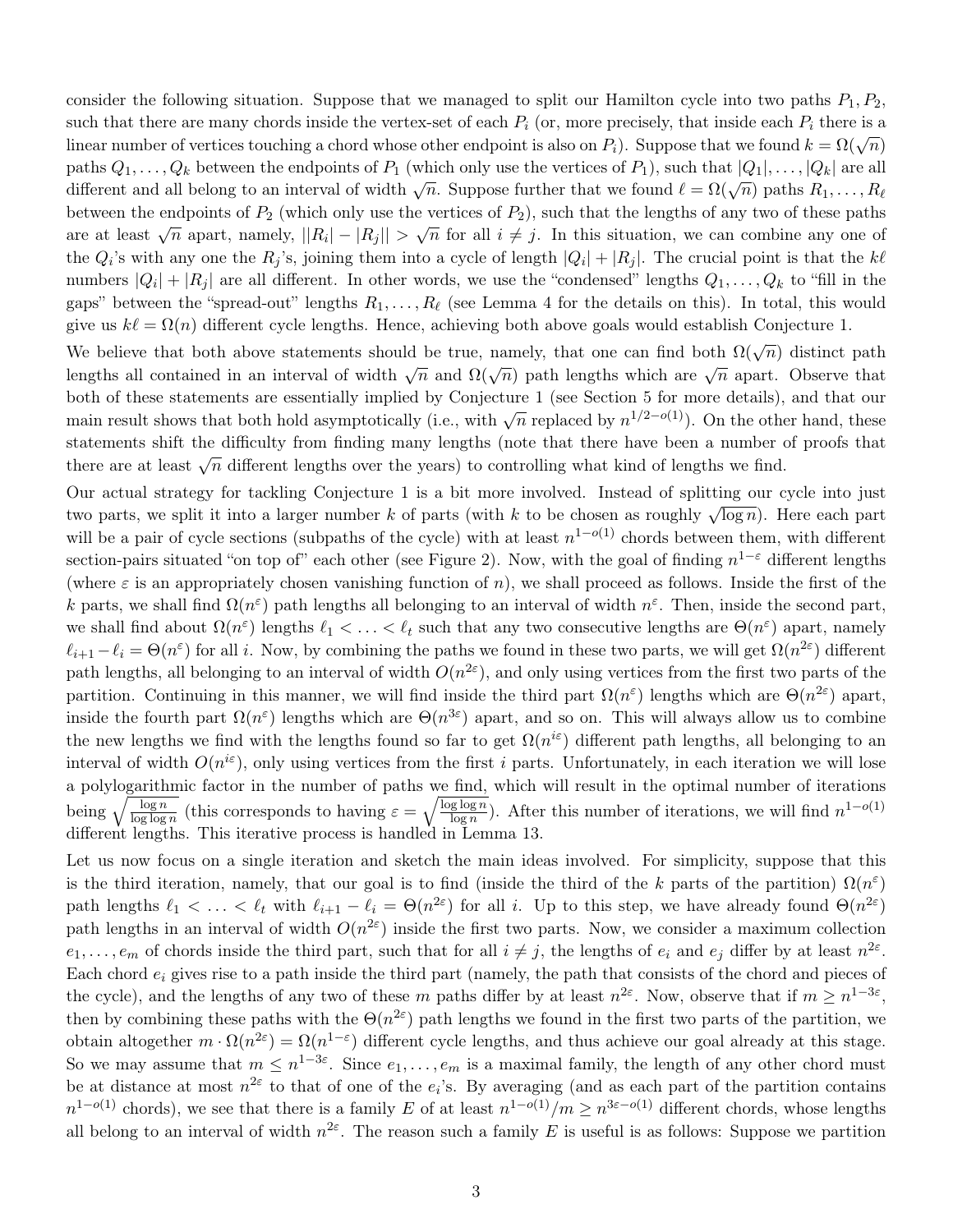the two cycle sections of the third part into subpaths  $X_1, X_2, \ldots$  of length  $n^{2\varepsilon}$ . Then, for any two such subpaths  $X_i, X_j$  of the same cycle section, which are not consecutive (and hence are at distance larger than  $n^{2\varepsilon}$  on the path), any chord touching  $X_1$  must interlace (i.e. cross) any chord touching  $X_2$ . For if not, then the difference of the lengths of these two chords is larger than  $n^{2\varepsilon}$ , contradicting the fact that both lengths belong to an interval of width  $n^{2\varepsilon}$ . So we see that E decomposes into pairwise-interlacing pieces, see Figure [3](#page-4-1) for an illustration. This structure, together with some additional arguments, then allows us to find the  $\Omega(n^{\epsilon})$  desired path lengths  $\ell_1 < \ldots < \ell_t$ . We remark that while it is not hard to find such lengths with  $\ell_{i+1} - \ell_i = \Omega(n^{2\varepsilon})$ , which already allows us to find  $\Omega(n^{3\varepsilon})$  lengths, it is essential for the next iteration that these lengths are not too far apart, in other words ensuring in addition that  $\ell_{i+1} - \ell_i \leq O(n^{2\varepsilon})$  is crucial in order to be able to continue our argument. Executing the above strategy presents significant technical difficulties, in part due to the need to join the various pieces in suitable ways. This sometimes makes various parts of the argument a bit cumbersome, and we try to alleviate this situation with a number of figures illustrating the argument.

Finally, we note that splitting the cycle into pieces (i.e. subpaths or pairs of sections) is non-trivial and requires some work. To illustrate this, note that if our graph only consisted of "diameter" chords (joining vertices which are as far apart on the cycle as possible), then it is not possible to split the cycle into two paths with each of them still containing many chords. The way we go around this issue is to show that one can "reroute" the original Hamilton cycle using two chords (and large parts of the Hamilton cycle), thus obtaining a new cycle which admits the desired split.

#### 3 Setting up the stage

Let us introduce some terminology that we will use in the proof. For a path  $P$ , denote by  $|P|$  the number of edges in P. Given a path or a cycle, we will call its subpaths *sections*. We will often consider chords between two sections of a cycle, and hence it is convenient to have the following setup. A *section-pair* is a pair of vertexdisjoint paths X, Y. We will always denote the endpoints of X by  $x^t$  and  $x^b$ , where  $x^t$  is called the top and  $x^b$ the bottom. Similarly, the endpoints of Y are denoted  $y^t, y^b$ . For distinct  $x_1, x_2 \in X$ , we say that  $x_1$  is above  $x_2$ if  $x_1$  is closer to  $x^t$  along X than  $x_2$ ; otherwise we say that  $x_1$  is below  $x_2$ . For sets  $X_1, X_2 \subseteq X$ , we say that  $X_1$ is above (resp. below)  $X_2$  if every  $x_1 \in X_1$  is above (resp. below) every  $x_2 \in X_2$ . When considering a sequence  $X_1, \ldots, X_t$  of disjoint subsets of X, unless otherwise specified, we assume they are labeled in such a way that  $X_i$  is below  $X_j$  for all  $1 \leq i < j \leq t$ . We use  $x_i^{\text{t}}$  (resp.  $x_i^{\text{b}}$ ) to denote the top (resp. bottom) vertex of  $X_i$ .

For  $x_1, x_2 \in X$ , denote by  $X[x_1, x_2]$  the subpath of X between  $x_1$  and  $x_2$ , and by  $d_X(x_1, x_2) = |X[x_1, x_2]|$ the length of this subpath, namely, the distance between  $x_1$  and  $x_2$  along X. Define  $Y[y_1, y_2]$  and  $d_Y(y_1, y_2)$ analogously for  $y_1, y_2 \in Y$ . A subsection pair of a section pair X, Y is a section pair consisting of a subpath of  $X$  and a subpath of  $Y$ .

A chord is an edge with one endpoint in X and one in Y. Let  $(x_1, y_1), (x_2, y_2)$  be two chords which have no common vertices. We say that  $(x_1, y_1), (x_2, y_2)$  are parallel if  $x_i$  is above  $x_{3-i}$  and  $y_i$  is above  $y_{3-i}$  for some  $i = 1, 2$ ; otherwise we say that  $(x_1, y_1), (x_2, y_2)$  are *interlacing*. In other words,  $(x_1, y_1), (x_2, y_2)$  are interlacing if  $x_1$  is above  $x_2$  but  $y_1$  is below  $y_2$ , or vice versa.

The following statement is equivalent to (the symmetric case of) the Erdös-Szekeres lemma.

<span id="page-3-0"></span>**Lemma 3.** Let  $k \geq 1$ , and let  $X, Y$  be a section-pair with at least  $(k-1)^2 + 1$  chords, no two of which share vertices. Then there is a set  $E$  of k chords such that either every two chords in  $E$  are parallel or every two chords in E are interlacing.

Given a collection of disjoint subsection pairs  $X_1, Y_1; \ldots; X_t, Y_t$  (where as usual we will assume that  $X_i$  is below  $X_j$  for all  $i < j$ ), we say that the collection is parallel if also  $Y_i$  is below  $Y_j$  for all  $i < j$ , and we say that it is interlacing if  $Y_i$  is above  $Y_j$  for all  $i < j$ . See Figures 2 and 3.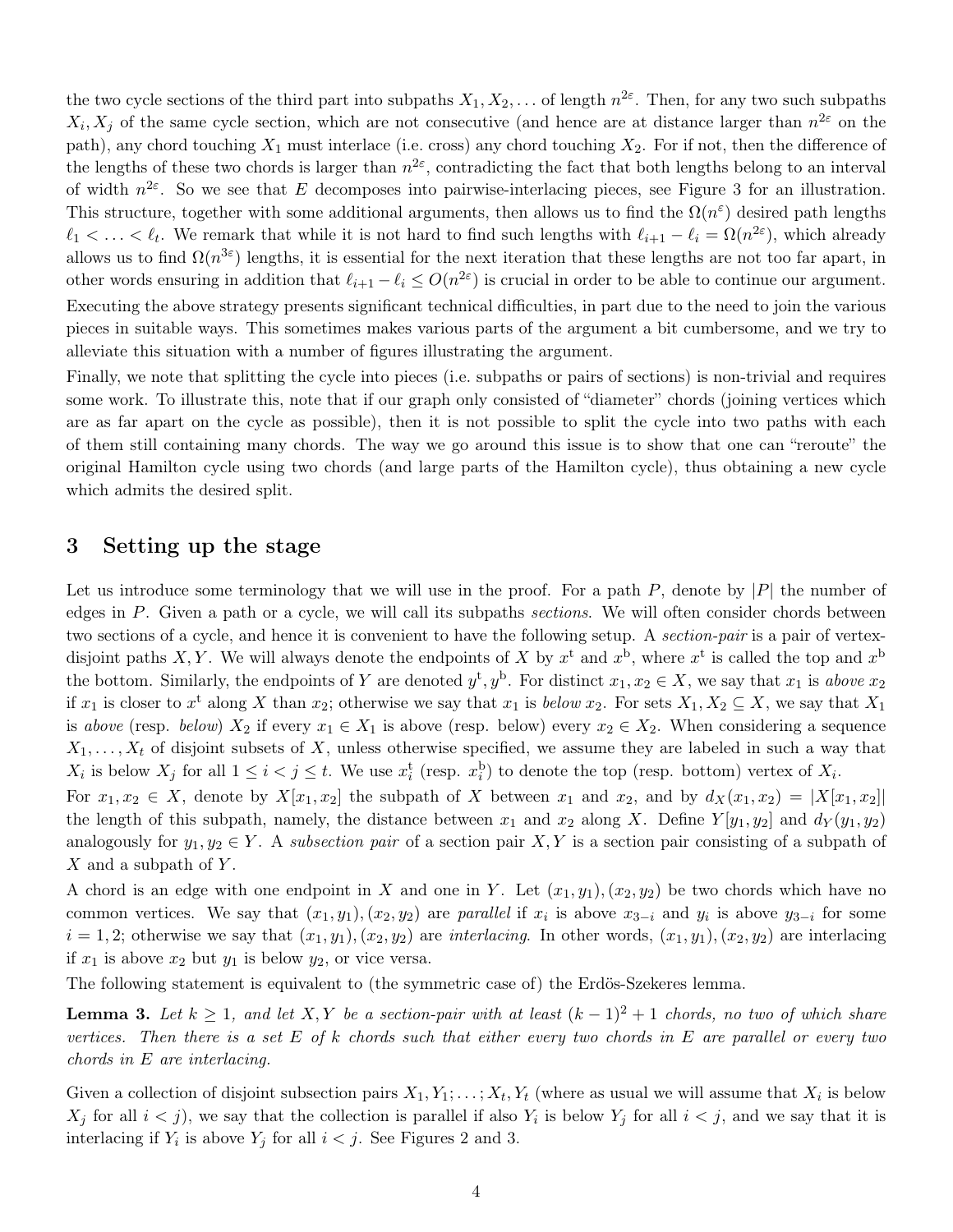<span id="page-4-1"></span>

chord  $(x, y)$  and its corresponding subsection pairs trivial path marked in red.

Figure 1: A section pair with a Figure 2: A parallel collection of Figure 3: An interlacing collection

of subsection pairs

The length of a chord  $(x, y)$  is defined as  $d_X(x^t, x) + d_Y(y^t, y)$ , which is one less than the length of the path  $X[x^t, x], (x, y), Y[y, y^t]$ . This path will be called the *trivial path* corresponding to the chord  $(x, y)$ .

A top-bottom path-pair (for the section-pair X, Y) is a pair of vertex-disjoint paths which are contained in  $X \cup Y$ , start at  $x^t, y^t$ , and end at  $x^b, y^b$ . So, for example, X, Y is a (trivial) top-bottom path-pair. The length of a top-bottom path-pair  $\mathcal{P} = (P_1, P_2)$  is defined as  $|P_1| + |P_2|$  and denoted by  $|\mathcal{P}|$ .

Given  $x \in X, y \in Y$ , a path from x to y is called a below-path if it only uses vertices of X and Y which are below  $x$  and  $y$ , respectively.

At several points in the proof, we will split our cycle into disjoint parts (paths or section pairs) and concatenate paths (or path-pairs) which we find in different parts. Evidently, the length of the concatenated path is the sum of lengths of the individual paths. Hence, the set of path lengths we obtain in this way is the *sum-set* of the sets of path lengths we find in each of the different parts. Formally, given a sequence of sets  $L_1, \ldots, L_t$ , we define the sum-set  $L_1 + \ldots + L_t := \{ \ell_1 + \ldots + \ell_t \mid \ell_i \in L_i \}.$  Given a set L of integers, we say that two elements of L are *consecutive* (with respect to  $L$ ) if there is no element of  $L$  between them. By interval we always mean an interval of natural numbers. We will often use the trivial fact that if x, y belong to an interval I then  $|x - y| \leq |I| - 1$ . For numbers x, y, we say that x, y are at least b apart (or just b apart) if  $|x - y| \geq b$ , and at most b apart if  $|x - y| \leq b$ . The following auxiliary lemmas about sum-sets will come in handy later.

<span id="page-4-0"></span>**Lemma 4.** Let  $L_1, \ldots, L_t \subseteq \mathbb{N}$  with the property that for all  $1 \leq i \leq t$ , every two consecutive elements of  $L_i$  are at least a and at most b apart. Then there is a subset of  $L_1 + ... + L_t$  of size  $1 + \sum_{i=1}^t (|L_i| - 1)$  in which every two consecutive elements are at least a and at most b apart.

*Proof.* We will prove the lemma by induction on t. If  $t = 1$  then the statement is trivial. Assume it holds for t − 1 so that we can find a subset S of  $L_1 + ... + L_{t-1}$  of size  $1 + \sum_{i=1}^{t-1} (|L_i| - 1)$  with all consecutive elements being at least a and at most b apart. Let  $x_1 < \ldots < x_s$  be the elements of S, and let  $y_1 < \ldots < y_r$  be the elements of  $L_t$ . Then  $\{x_1+y_1 < x_2+y_1 < \ldots < x_s+y_1 < x_s+y_2 < \ldots < x_s+y_r\}$  is a subset of  $L_1 + \ldots + L_t$ of size  $|S| + |L_t| - 1 = 1 + \sum_{i=1}^t (|L_i| - 1)$  having the desired property.  $\Box$ 

<span id="page-4-2"></span>**Lemma 5.** Let  $L_1, L_2$  be sets of positive integers. Suppose that each  $L_i$  is a subset of an interval of size  $\ell_i$  and that any two elements of  $L_1$  are at least  $\ell_2$  apart. Then  $L_1 + L_2$  has  $|L_1||L_2|$  elements, within some interval of size  $\ell_1 + \ell_2$ .

*Proof.* Let  $r_1 < \ldots < r_t$  be the elements of  $L_1$  and  $s_1 < \ldots < s_p$  be the elements of  $L_2$ . We claim that all  $r_i + s_j$ are distinct. To see this, assume that  $r_i + s_j = r_{i'} + s_{j'}$ . If  $i \neq i'$  then we must have  $|r_i - r_{i'}| \geq \ell_2$ . However,  $|s_j - s'_j| < \ell_2$ , and so this is impossible. Hence  $i = i'$ . This further implies that  $j = j'$  and completes the proof.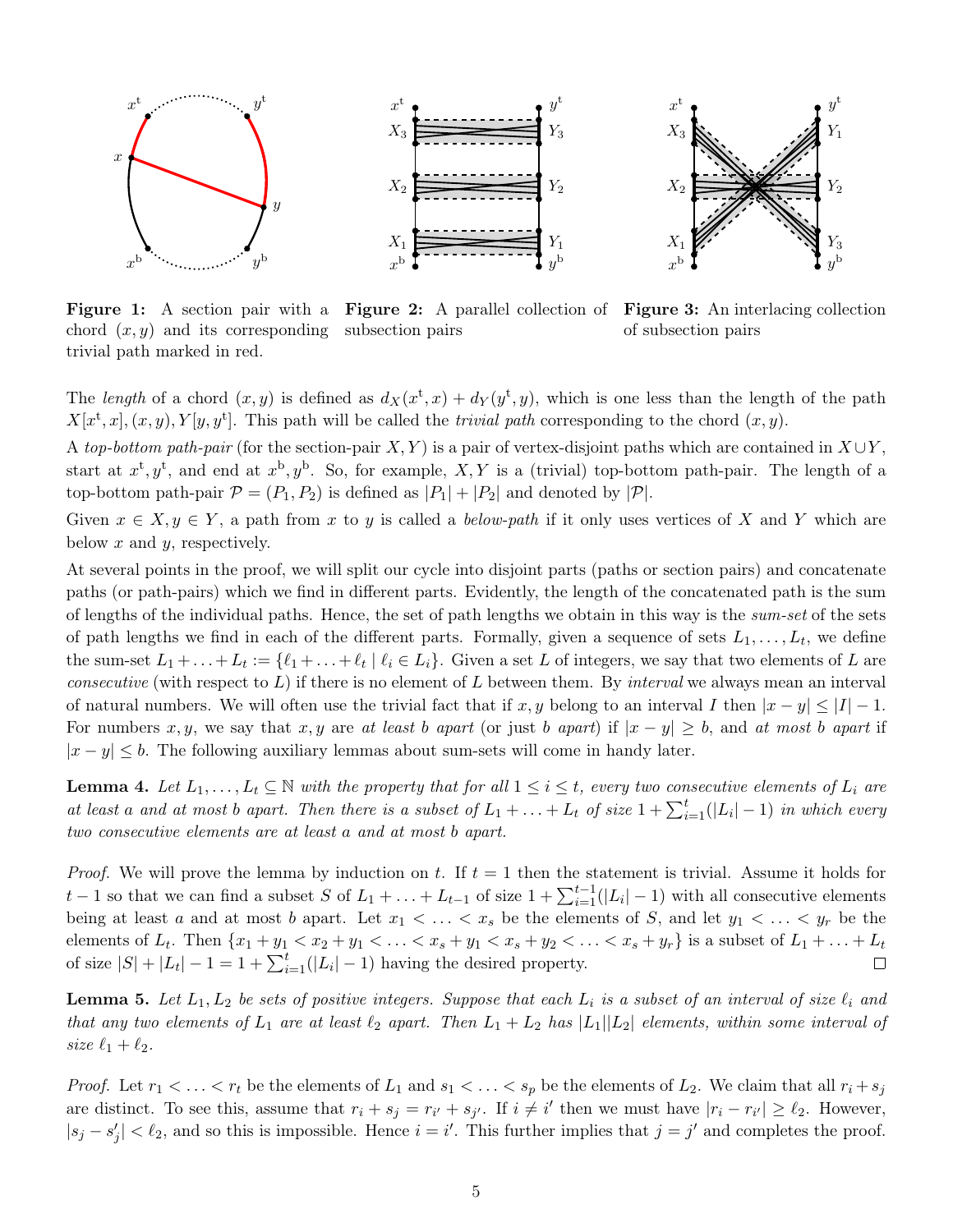This shows that  $L_1 + L_2$  indeed has  $|L_1||L_2|$  elements. Furthermore, notice that all elements in  $L_1 + L_2$  belong into  $[r_1 + s_1, r_t + s_p]$  and since  $r_t - r_1 < \ell_1$  and  $s_p - s_1 < \ell_2$ , this interval indeed has size at most  $\ell_1 + \ell_2$ .  $\Box$ 

All our logarithms are in base 2 unless otherwise specified. We will omit floor/ceiling signs whenever these are not crucial.

### 4 Finding cycles of many different lengths

In this section we will prove our main result, Theorem [2.](#page-1-1) We begin, in the following subsection, by proving a number of lemmas which provide us with the main tools to attack the problem. We then proceed to put everything together in the subsequent subsection.

#### 4.1 Main lemmas

The following lemma states that in every section-pair with many chords, one can find either a parallel or an interlacing collection of subsection pairs, each of which still has many chords.

<span id="page-5-0"></span>**Lemma 6.** Let X, Y be a section-pair with m chords, and let  $k \geq 1$ . Suppose that no vertex of  $X \cup Y$  is incident to more than  $\frac{m}{10k^2}$  chords. Then there is either a parallel or an interlacing collection of subsection pairs  $X_1, Y_1; \ldots; X_k, Y_k$  such that  $e(X_i, Y_i) \ge \Omega(\frac{m}{k^4})$  for all  $1 \le i \le k$ .

*Proof.* We partition X into subpaths  $X'_1, \ldots, X'_s, X'_{s+1}$  such that for each  $1 \leq i \leq s$ ,  $X'_i$  touches at least  $\frac{m}{10k^2}$ and at most  $\frac{m}{5k^2}$  chords, and such that  $X'_{s+1}$  touches less than  $\frac{m}{10k^2}$  chords. We do this as follows: Take  $X'_1$  to be the minimum initial segment of X which touches at least  $\frac{m}{10k^2}$  chords. By minimality, the segment obtained by removing the last vertex x of  $X'_1$  touches less than  $\frac{m}{10k^2}$  chords. Also, x itself touches at most  $\frac{m}{10k^2}$  by the assumption of the lemma. So overall,  $X'_1$  touches at most  $\frac{m}{5k^2}$  chords. We now remove  $X'_1$  and continue in this fashion. As long as the remaining subpath touches at least  $\frac{m}{10k^2}$  chords, we can extract an initial segment of it which touches at least  $\frac{m}{10k^2}$  and at most  $\frac{m}{5k^2}$  chords. In the end, we are left with a, possibly empty, subpath touching less than  $\frac{m}{10k^2}$  chords, and we take this subpath to be  $X'_{s+1}$ .

In the same way, partition Y into subpaths  $Y'_1, \ldots, Y'_t, Y'_{t+1}$  with each  $Y'_i, 1 \le i \le t$ , touching at least  $\frac{m}{10k^2}$  and at most  $\frac{m}{5k^2}$  chords, and with  $Y'_{t+1}$  touching less than  $\frac{m}{10k^2}$  chords. Clearly,  $4k^2 \leq (m - \frac{m}{10k})$  $\frac{m}{10k^2}$ )/ $\frac{m}{5k^2}$  $\frac{m}{5k^2} \le s, t \le 10k^2.$ Define an auxiliary bipartite graph G with sides [s] and  $[t + 1]$ , in which  $(i, j)$  is an edge if  $e(X'_i, Y'_j) \geq \frac{m}{400i}$  $\frac{m}{400k^4}$ . Let  $I \subseteq [s]$ . We claim that  $|N_G(I)| \geq |I|/4$ . To see this, note that

$$
\begin{aligned}|I|\cdot\frac{m}{10k^2}&\leq \sum_{i\in I}e(X_i',Y)\leq \sum_{j\in N_G(I)}e(X,Y_j')+(t+1)\cdot|I|\cdot\frac{m}{400k^4}\\ &\leq |N_G(I)|\cdot\frac{m}{5k^2}+2t\cdot|I|\cdot\frac{m}{400k^4}\leq |N_G(I)|\cdot\frac{m}{5k^2}+|I|\cdot\frac{m}{20k^2}.\end{aligned}
$$

Rearranging gives  $|N_G(I)| \geq |I|/4$ . Now, by a well-known generalization of Hall's theorem, there is a matching in G which saturates at least  $s/4 \geq k^2$  of the elements of [s]. By Lemma [3,](#page-3-0) such a matching contains either a parallel or an interlacing family of chords of size k. It is easy to see that such a family gives sets  $X_1, \ldots, X_k, Y_1, \ldots, Y_k$ as in the statement of the lemma.  $\Box$ 

In a section-pair  $X, Y$  with many chords, we will be able to find many paths of different lengths, for example, between  $x^t$  and  $y^b$ . However, in order to be able to join these paths into cycles of many different lengths, we need to find top-bottom path-pairs that include these paths. This is necessary in order to combine these lengths with lengths found in other section-pairs above or below  $X, Y$ . In order to find such top-bottom path-pairs, it is useful to have a special chord  $(x, y) \in E(X, Y)$  which interlaces all (or many) other chords in  $E(X, Y)$ . Indeed,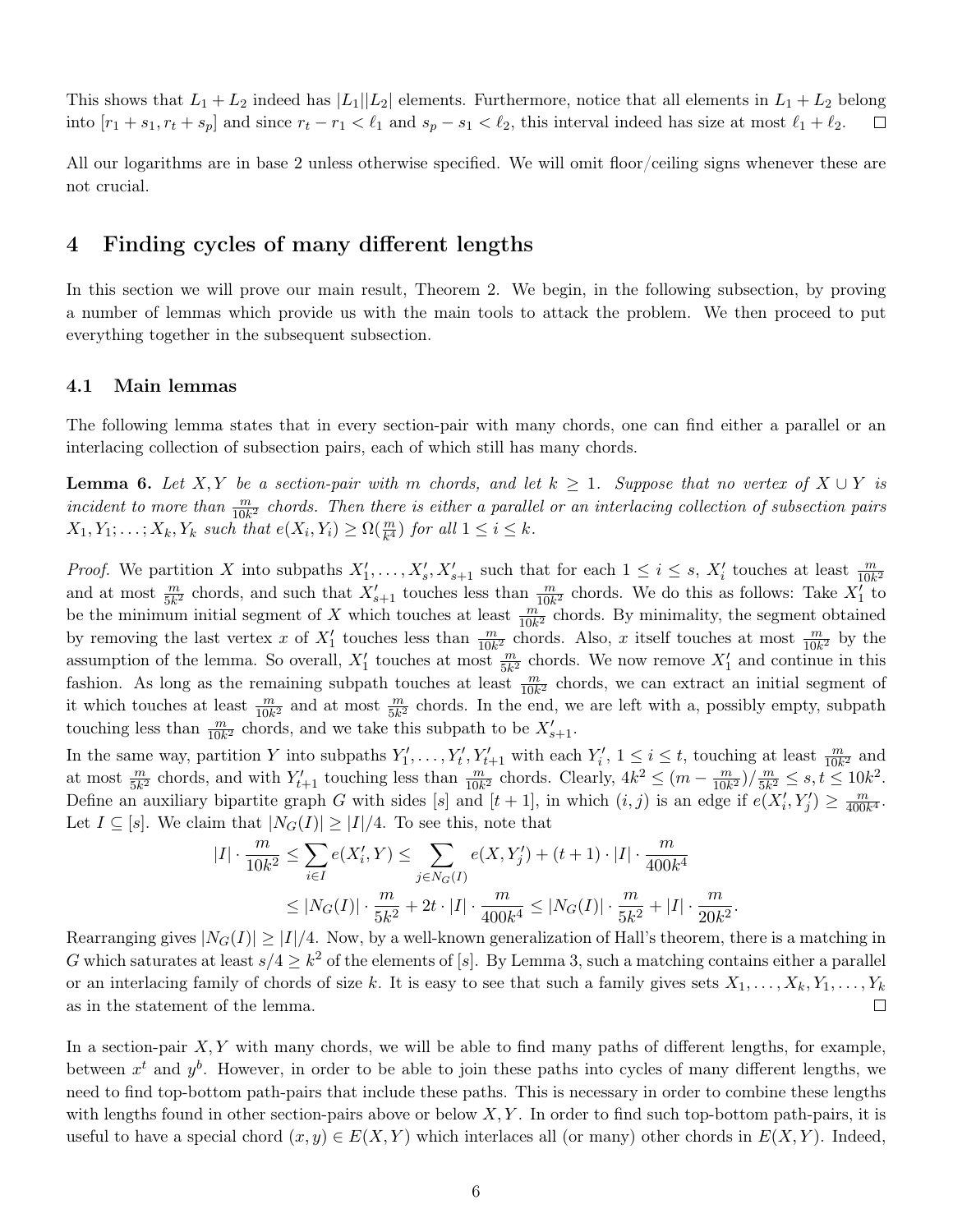observe that we can use such a chord  $(x, y)$  to walk from  $y<sup>t</sup>$  to  $x<sup>b</sup>$ , while using the chords which interlace  $(x, y)$ to obtain many path lengths from  $x^t$  to  $y^b$ . This way, the two paths (one from  $x^t$  to  $y^b$  and one from  $y^t$  to  $x^b$ ) do not intersect each other, see the left part of Figure 10 (where the special chord  $(x, y)$  is denoted by  $(x_j, y_j)$ ). Evidently, a chord  $(x, y)$  as above does not exist if all chords in  $E(X, Y)$  are pairwise-parallel. Hence, it is reasonable to try and partition X, Y into parallel subsections and try and find such a chord  $(x, y)$  in each of them. This again may fail if in a given part there is a vertex of a very high degree. As the following lemma shows, this is essentially the only obstacle. For an illustration of the two outcomes of Lemma [7,](#page-6-0) we refer the reader to Figures [8](#page-12-0) and [9.](#page-12-0) As the statement of Lemma [7](#page-6-0) suggests, we cannot guarantee that the special chord  $(x, y)$  interlaces a constant fraction of all other chords; we have to pay a log factor.

<span id="page-6-0"></span>**Lemma 7.** Let X, Y be a section-pair with  $m \geq 2$  chords. Then there is a parallel collection of subsection pairs  $X_1, Y_1; \ldots; X_t, Y_t$  such that  $\sum_{i=1}^t e(X_i, Y_i) \geq m/24$  and one of the following holds:

1. For every i, there is a vertex in  $X_i \cup Y_i$  which is incident to at least  $\frac{e(X_i,Y_i)}{6 \log m}$  chords in  $E(X_i,Y_i)$ .

2. For every i, there is a chord in  $E(X_i, Y_i)$  which interlaces at least  $\frac{e(X_i, Y_i)}{6 \log m}$  of the chords in  $E(X_i, Y_i)$ .

*Proof.* We will produce a partition  $X_1, \ldots, X_{t'}$  of X and a partition  $Y_1, \ldots, Y_{t'}$  of Y such that  $\sum_{i=1}^{t'} e(X_i, Y_i) \geq m/12$ , and each pair  $X_i, Y_i$  satisfies the condition of one of the items 1 or 2. Evidently, for one of the items, the pairs satisfying it would contribute at least half of all chords. Keeping only the pairs satisfying this item, we will obtain the desired collection.

We now construct such partitions  $X_1, \ldots, X_{t'}$  and  $Y_1, \ldots, Y_{t'}$  through the following process. We start with the trivial partition  $\{X\}$  of X and  $\{Y\}$  of Y. Note that we may assume that  $m \geq 16$ , or the trivial partition already satisfies the condition of item 1. Suppose that at a given step of the process, there is a pair of sets  $X_i, Y_i$  which violates the conditions of both items 1 and 2. Partition  $X_i$  into two subsections  $X', X''$  with  $X'$  above  $X'',$ such that X' and X'' each touch at least  $\left(\frac{1}{2} - \frac{1}{6 \log n}\right)$  $\frac{1}{6 \log m}$   $e(X_i, Y_i)$  and at most  $\left(\frac{1}{2} + \frac{1}{6 \log n}\right)$  $\frac{1}{6 \log m}$   $e(X_i, Y_i)$  of the chords between  $X_i$  and  $Y_i$ . This is possible since every vertex of  $X_i$  is incident to less than  $\frac{e(X_i,Y_i)}{6 \log m}$  of these chords (by the assumption that item 1 fails). Let x be the lowest vertex of  $X'$  which is incident to a chord, and let y be the lowest vertex of  $Y_i$  which is adjacent to x. Partition Y into subsections  $Y', Y'',$  such that  $Y'$  is above  $Y''$  and y is the lowest vertex of Y'. Observe that if a chord  $e \in E(X', Y'') \cup E(X'', Y')$  does not contain y, then e interlaces  $(x, y)$ . So the number of such chords is less than  $\frac{e(X_i, Y_i)}{6 \log m}$ . Also,  $e(X_i, y) < \frac{e(X_i, Y_i)}{6 \log m}$  $\frac{\partial (A_i, Y_i)}{\partial \log m}$ . (Here we used the assumption that  $X_i, Y_i$  violates both items 1 and 2). We conclude that  $e(X', Y'') + e(X'', Y') < \frac{e(X_i, Y_i)}{3 \log m}$  $\frac{\partial (\Delta_i, I_i)}{\partial \log m}$ . It follows that  $e(X', Y') = e(X', Y_i) - e(X', Y'') \geq \left(\frac{1}{2} - \frac{1}{2\log n}\right)$  $\frac{1}{2\log m}$   $e(X_i, Y_i)$ , and similarly  $e(X'', Y'') \geq \left(\frac{1}{2} - \frac{1}{2\log m}\right)$  $\frac{1}{2 \log m}$   $e(X_i, Y_i)$ . Note that we also have the upper bound  $e(X', Y'), e(X'', Y'') \leq \left(\frac{1}{2} + \frac{1}{6 \log n}\right)$  $\frac{1}{6 \log m}$   $e(X_i, Y_i)$ . We now define new partitions by replacing  $X_i$  with  $X', X''$  and  $Y_i$  with  $Y', Y''$ . This way, we may continue the process until every pair  $X_i, Y_i$  satisfies the condition of one of the items 1 or 2. Indeed, at each step, we replace some pair  $X_i, Y_i$ with pairs having fewer edges than  $X_i, Y_i$ . If the number of edges of some pair is at most 6, then this pair trivially satisfies item 1. Hence, the process must terminate.

To each pair  $(X_i, Y_i)$  appearing in the course of the process, we assign a binary string as follows. Assign the initial pair  $(X, Y)$  the empty string. If  $(X', Y'), (X'', Y'')$  are obtained by splitting  $(X_i, Y_i)$  as above, and  $(X_i, Y_i)$ is assigned the string  $\sigma$ , then let  $(X', Y')$  be assigned the string  $\sigma$ , 0 and  $(X'', Y'')$  the string  $\sigma$ , 1. Let  $h(X_i, Y_i)$ be the length of the string assigned to a pair  $X_i, Y_i$ . It is easy to show, by induction, that

<span id="page-6-1"></span>
$$
\sum \left(\frac{1}{2}\right)^{h(X_i, Y_i)} = 1\tag{1}
$$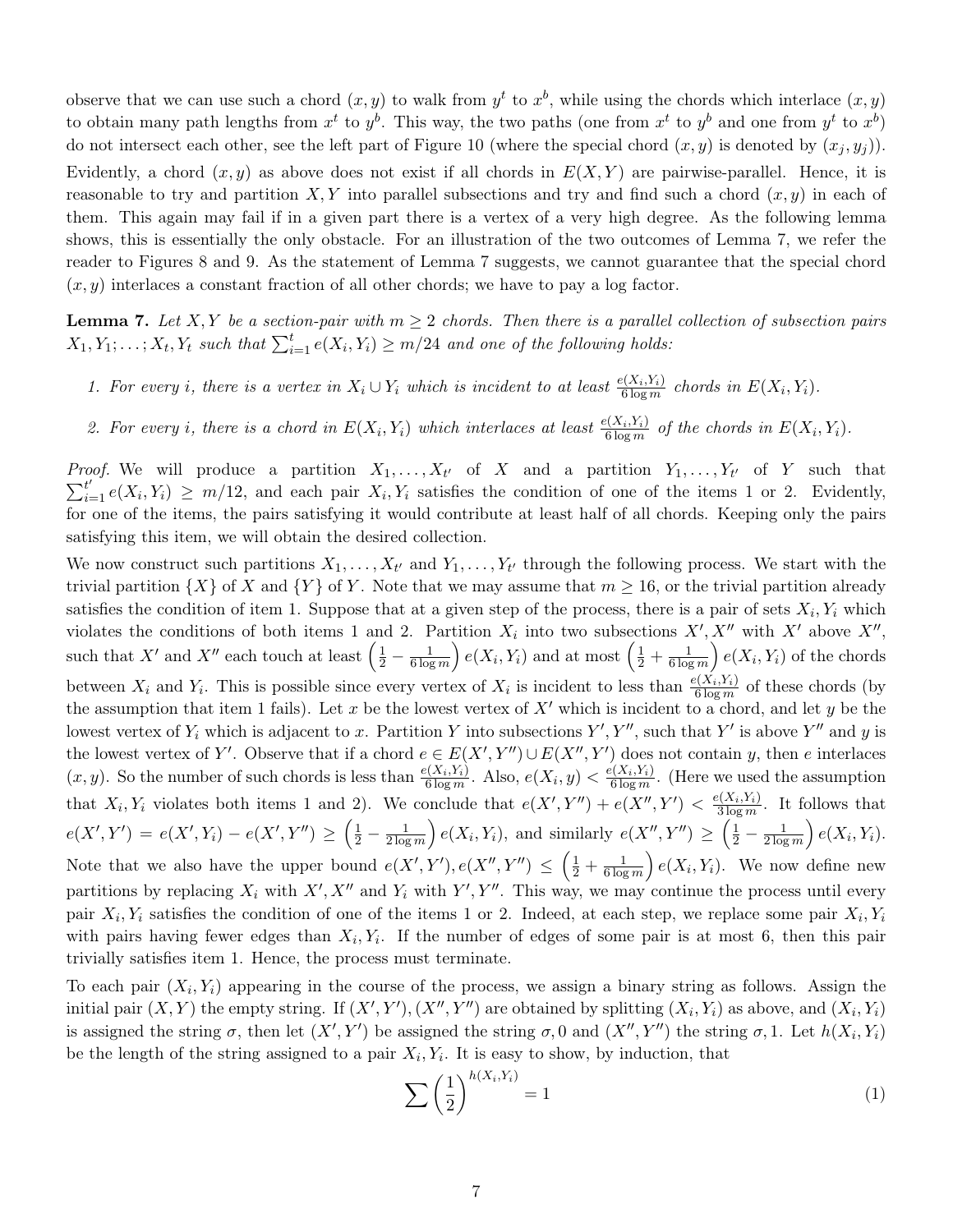is preserved throughout the process, where the sum ranges over all pairs  $X_i, Y_i$  at a given moment. Moreover, by our upper and lower bounds on  $e(X', Y'), e(X'', Y'')$ , we get by induction that

$$
0 < m \cdot \left(\frac{1}{2} - \frac{1}{2\log m}\right)^{h(X_i, Y_i)} \le e(X_i, Y_i) \le m \cdot \left(\frac{1}{2} + \frac{1}{6\log m}\right)^{h(X_i, Y_i)}
$$

for every pair  $(X_i, Y_i)$  appearing in the process. In particular,  $h(X_i, Y_i) \leq 2 \log m$  for each such pair  $(X_i, Y_i)$ . Hence

$$
e(X_i, Y_i) \ge m \cdot \left(\frac{1}{2} - \frac{1}{2\log m}\right)^{h(X_i, Y_i)} \ge m \cdot \left(1 - \frac{1}{\log m}\right)^{2\log m} \left(\frac{1}{2}\right)^{h(X_i, Y_i)} \ge \frac{m}{12} \cdot \left(\frac{1}{2}\right)^{h(X_i, Y_i)}
$$

.

Consider the partitions  $X_1, \ldots, X_{t'}$  and  $Y_1, \ldots, Y_{t'}$  at the end of the process. By [\(1\)](#page-6-1) and the above, we have  $\sum_{i=1}^{t'} e(X_i, Y_i) \geq m/12$ . This completes the proof of the lemma.  $\Box$ 

The final, main lemma of this subsection is Lemma [12](#page-10-0) below. Before stating it, we will prove some auxiliary lemmas that will feature in its proof. We start with the following lemma.

<span id="page-7-0"></span>**Lemma 8.** Let  $X, Y$  be a section-pair with m chords, and suppose that each vertex of X is incident to at most one chord. Then either there is a family of  $m/2$  pairwise-interlacing chords, or we can find pairs of chords  $(e_i, e'_i), e_i = (x_i, y_i), e'_i = (x'_i, y'_i), i = 1, \ldots, t$ , such that the following holds:

- 1. For every  $1 \leq i \leq t$ ,  $e_i, e'_i$  are either parallel or share a vertex in Y.
- 2. For every  $1 \leq i < j \leq t$ , both  $e_i$  and  $e'_i$  interlace both  $e_j$  and  $e'_j$ .
- 3.  $\sum_{i=1}^{t} d_{X}(x_i, x'_i) \geq m/4.$

*Proof.* We execute the following process. To start, set  $E_1 = E(X, Y)$ . For each  $i \geq 1$ , we do as follows. If every two chords in  $E_i$  are interlacing, then stop. Otherwise, among all pairs of chords in  $E_i$  which are parallel or share a vertex, choose one pair  $e_i, e'_i \in E_i$ ,  $e_i = (x_i, y_i), e'_i = (x'_i, y'_i)$ , which maximizes  $d_X(x_i, x'_i)$ . Without loss of generality, let us assume that  $x_i$  is above  $x_i'$  (note that  $x_i, x_i'$  are distinct by our assumption that every vertex in X is incident to at most one chord;  $y_i, y'_i$  may be equal). Since  $e_i, e'_i$  are parallel or share a vertex, it holds that either  $y_i = y'_i$  or  $y_i$  is above  $y'_i$ . Let  $X^*$  be the set of vertices of X between  $x_i$  and  $x'_i$ (including  $x_i, x'_i$ ), and let Y<sup>\*</sup> be the set of vertices of Y between  $y_i$  and  $y'_i$  (including  $y_i, y'_i$ ). Observe that if  $e = (x, y) \in E_i$  is a chord with  $y \in Y^*$ , then x must be in  $X^*$ . Indeed, if x is above  $x_i$  then  $e, e'_i$  are parallel or share a vertex and  $d_X(x, x'_i) > d_X(x_i, x'_i)$ ; similarly, if x is below  $x'_i$  then  $e, e_i$  are parallel or share a vertex and  $d_X(x, x_i) > d_X(x_i, x'_i)$ . In both cases, we get a contradiction to the maximality of  $e_i, e'_i$ .

Let F be the set of chords  $(x, y) \in E_i$  with  $x \in X^*$ . Clearly  $|F| \geq 2$  because  $e_i, e'_i \in F$ . Set  $E_{i+1} := E_i \setminus F$ . Note that  $d_X(x_i, x_i') = |X^*| - 1 \geq |F| - 1 \geq |F|/2 = (|E_i| - |E_{i+1}|)/2$ , where the first inequality holds because every vertex of  $X^*$  is incident to at most one chord. Above we have shown that F contains all chords  $(x, y)$  with  $y \in Y^*$ . It is now easy to see that each  $e = (x, y) \in E_{i+1}$  interlaces both  $e_i$  and  $e'_i$ . Indeed, let  $e = (x, y) \in E_{i+1}$ . Then x is either above  $x_i$  or below  $x'_i$ , and y is either above  $y_i$  or below  $y'_i$ . If x is above  $x_i$  and y is above  $y_i$ , then  $e, e'_i$  are parallel with  $d_X(x, x_i) > d(x_i, x'_i)$ , contradicting the maximality of  $e_i, e'_i$ . Similarly, it is impossible that x is below  $x'_i$  and y is below  $y'_i$ . In the remaining two cases, e interlaces  $e_i, e'_i$ . This ensures that Item 2 will be satisfied.

Suppose that the process continues for t steps. Then in  $E_{t+1}$ , every two chords are interlacing. So if  $|E_{t+1}| \ge m/2$ then we are done. Suppose then that  $|E_{t+1}| < m/2$ . Consider the pairs of chords  $e_i = (x_i, y_i), e'_i = (x'_i, y'_i)$ ,  $1 \leq i \leq t$ . We have already shown that items 1-2 hold. For item 3, we have

$$
\sum_{i=1}^{t} d_{X}(x_{i}, x_{i}') \geq \frac{1}{2} \sum_{i=1}^{t} (|E_{i}| - |E_{i+1}|) = \frac{1}{2}(|E_{1}| - |E_{t+1}|) \geq m/4,
$$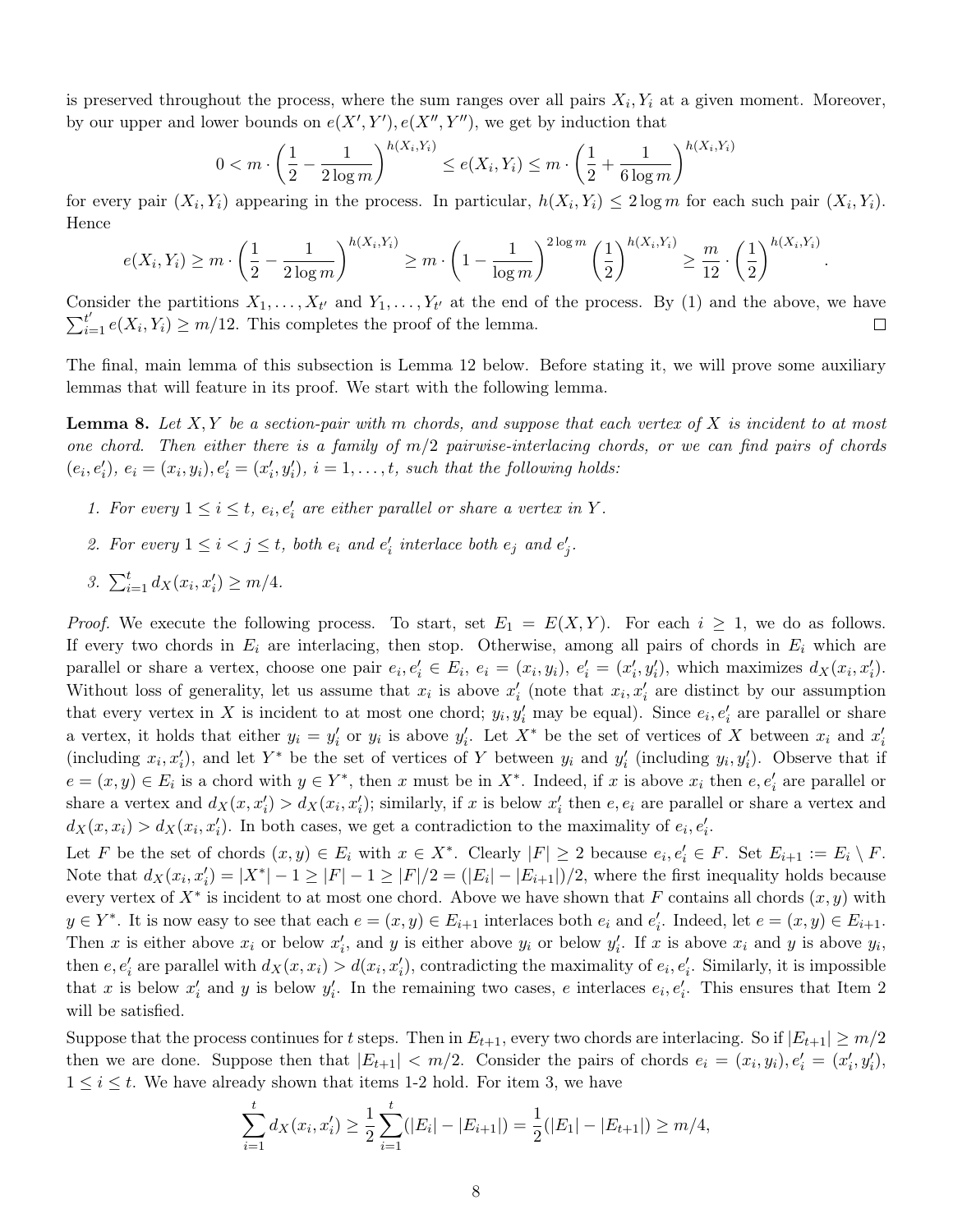<span id="page-8-0"></span>

**Figure 4:** Different paths  $P'_i$ .



**Figure 5:** A combination of  $P'_2$  and a path provided by induction (marked as zigzag in the figure).

 $\Box$ 

as required.

<span id="page-8-1"></span>The next two lemmas are concerned with combining paths over a family of interlacing subsections.

**Lemma 9.** Let  $X, Y$  be a section-pair with 3t interlacing chords, whose lengths belong into an interval of size D. Then there are paths  $P_1, \ldots, P_t$  between  $x^t$  and  $y^t$  such that  $1 \leq |P_{i+1}| - |P_i| \leq 2D$  for every  $1 \leq i \leq t-1$ . In particular,  $|P_t| \geq |P_1| + t - 1$ .

*Proof.* Let  $(x_1, y_1), \ldots, (x_{3t}, y_{3t}) \in E(X, Y)$  be the given family of interlacing chords, with  $x_i$  above  $x_j$  and  $y_i$  below  $y_j$  for each  $1 \leq i < j \leq 3t$ . For  $1 \leq i \leq 3t-1$ , put  $d_i := d_Y(y_i, y_{i+1}) - d_X(x_i, x_{i+1})$ . Note that  $d_i$  is precisely the difference between the lengths of  $(x_i, y_i)$  and  $(x_{i+1}, y_{i+1})$ , so by our assumption, we have  $|d_i| \leq D-1$ . We prove the lemma by induction on t. In the base case  $t = 1$ , the desired path  $P_1$  can be chosen as the trivial path of the chord  $(x_1, y_1)$ .

For the induction step, we will first find two paths  $Q_1, Q_2$  between  $x_1$  and  $x_3$  such that  $1 \leq |Q_2| - |Q_1| \leq 2D$ , and such that  $Q_1, Q_2$  do not use any vertices of X below  $x_3$  or any vertices of Y above  $y_3$ . To find such  $Q_1, Q_2$ , we proceed as follows. For  $i = 1, 2$ , put  $a_i := d_X(x_i, x_{i+1})$  and  $b_i := d_Y(y_i, y_{i+1})$ , so that  $d_i = b_i - a_i$ . Consider the following four paths between  $x_1$  and  $x_3$ .

- $\bullet$   $P'_1$ depicted in blue in Figure [4;](#page-8-0)
- $P'_2 = X[x_1, x_2], (x_2, y_2), Y[y_2, y_3], (y_3, x_3),$  depicted in red in Figure [4;](#page-8-0)
- $P'_3 = (x_1, y_1), Y[y_1, y_2], (y_2, x_2), X[x_2, x_3],$  depicted in green in Figure [4;](#page-8-0)
- $P'_4 = (x_1, y_1), Y[y_1, y_3], (y_3, x_3),$  depicted in yellow in Figure [4.](#page-8-0)

Observe that  $P'_1, \ldots, P'_4$  do not use any vertices of X below  $x_3$  or any vertices of Y above  $y_3$ . We have  $|P'_1|$  =  $a_1 + a_2, |P'_2| = a_1 + b_2 + 2, |P'_3| = a_2 + b_1 + 2, |P'_4| = b_1 + b_2 + 2.$  Hence,  $|P'_2| - |P'_1| = d_2 + 2, |P'_3| - |P'_1| = d_1 + 2,$  $|P'_4| - |P'_1| = d_1 + d_2 + 2$ ,  $|P'_3| - |P'_2| = d_1 - d_2$ ,  $|P'_4| - |P'_2| = d_1$  and  $|P'_4| - |P'_3| = d_2$ . So we see that for all  $Q_1, Q_2 \in \{P'_1, \ldots, P'_4\},\$ it holds that  $||Q_2| - |Q_1|| \leq |d_1| + |d_2| + 2 \leq 2D.$ 

Observe that the four numbers  $a_1 + a_2$ ,  $a_1 + b_2 + 2$ ,  $a_2 + b_1 + 2$ ,  $b_1 + b_2 + 2$  cannot all be equal. Indeed, if the first three are equal then  $b_1 = a_1 - 2$  and  $b_2 = a_2 - 2$ , which means that  $b_1 + b_2 + 2 = a_1 + a_2 - 2 \neq a_1 + a_2$ . It follows that there are  $Q_1, Q_2 \in \{P'_1, \ldots, P'_4\}$  with  $|Q_1| \neq |Q_2|$ , say  $|Q_1| < |Q_2|$ . We have already shown that  $|Q_2| - |Q_1| \leq 2D$ . So  $Q_1, Q_2$  satisfy all of our requirements.

We now complete the induction step using the paths  $Q_1, Q_2$  found above. Let  $t \geq 2$ , and apply the induction hypothesis with parameter  $t-1$  and with X and Y replaced by  $X[x_4, x^b]$  and  $Y[y^t, y_4]$ , which still contain

9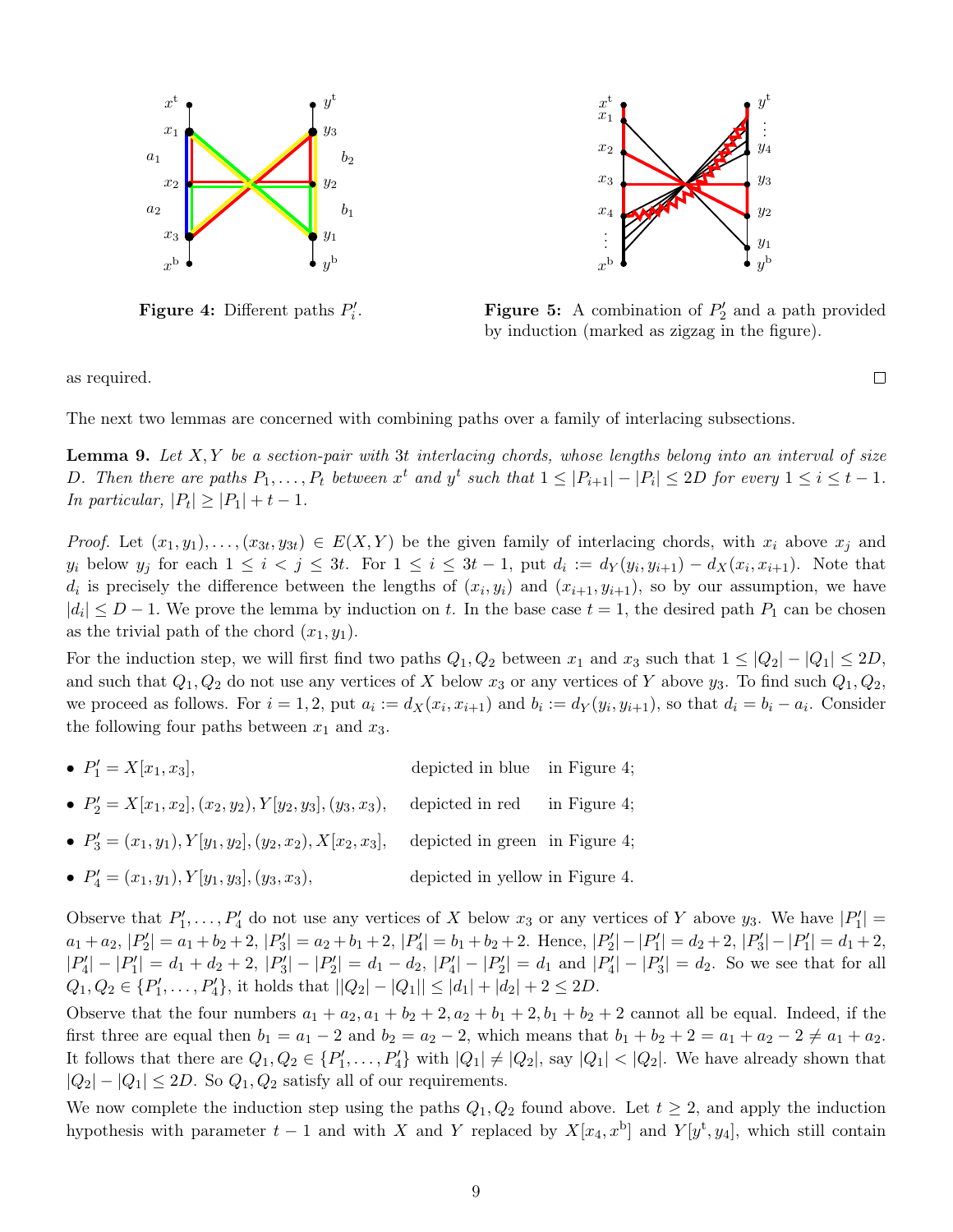<span id="page-9-0"></span>

Figure 6:  $Q_1^R, Q_2^R$  are marked as red zigzag paths,  $Q'_R$  is depicted in red,  $Q_1^B, Q_2^B$  are marked as blue zigzag paths,  $Q'_B$  is depicted in blue, and some  $R_i$  is depicted in green.

 $3(t-1)$  of our interlacing chords. This way we obtain paths  $R_1, \ldots, R_{t-1}$  between  $x_4$  and  $y^t$  such that  $1 \leq$  $|R_{i+1}| - |R_i| \leq 2D$  for every  $1 \leq i \leq t-2$ . For  $1 \leq i \leq t-1$ , let  $P_i$  be the concatenation of  $X[x^t, x_1]$ ,  $Q_1, X[x_3, x_4]$  and  $R_i$ . Let  $P_t$  be the concatenation of  $X[x^t, x_1], Q_2, X[x_3, x_4]$  and  $R_{t-1}$ . See Figure [5](#page-8-0) for an illustration of the resulting paths  $P_i$ . For each  $1 \leq i \leq t-2$ , we have  $|P_{i+1}| - |P_i| = |R_{i+1}| - |R_i|$  and hence  $1 \leq |P_{i+1}| - |P_i| \leq 2D$ . Lastly,  $|P_t| - |P_{t-1}| = |Q_2| - |Q_1|$ , and hence  $1 \leq |P_t| - |P_{t-1}| \leq 2D$  as well. This completes the proof.  $\Box$ 

<span id="page-9-1"></span>**Lemma 10.** Let X, Y be a section-pair, let  $t \ge 1$  be odd, and let  $X_1, Y_1; \ldots; X_t, Y_t$  be an interlacing collection of subsection pairs. Let  $d_1, \ldots, d_t \geq 1$ . Suppose that for each  $1 \leq i \leq t$ , there are two paths  $Q_i^R, Q_i^B \subseteq X_i \cup Y_i$ with  $|Q_i^R| - |Q_i^B| \geq d_i$ , which go between  $x_i^t$  and  $y_i^t$  if i is odd and between  $x_i^b$  and  $y_i^b$  if i is even. Set  $D :=$  $\max_{i=1,\dots,t}(|X_i|+|Y_i|)$ . Then there are paths  $P_1,\dots,P_{(t+3)/2}$  between  $x^t$  and  $y^t$  such that  $|P_{(t+3)/2}|-|P_1|\geq$  $\sum_{i=1}^t d_i$  and such that  $1 \leq |P_{i+1}| - |P_i| \leq 2D$  for every  $1 \leq i \leq (t+1)/2$ .

*Proof.* Without loss of generality, assume that  $X_i$  is above  $X_j$  for all  $i < j$  (and consequently, the opposite is true for the  $Y_i$ 's). The proof is by induction on t. For the case  $t = 1$ , simply take  $P_1/P_2$  to be the concatenation of  $X[x^t, x_1^t]$ ,  $Q_1^B/Q_1^R$  and  $Y[y_1^t, y^t]$ . Clearly,  $|P_2| - |P_1| = |Q_1^R| - |Q_1^B|$ , which immediately implies that  $|P_2| - |P_1| \ge d_1 \ge 1$ . On the other hand, since  $Q_1^R, Q_1^B$  are both contained in  $X_1 \cup Y_1$ , we have  $|P_2| - |P_1| = |Q_1^R| - |Q_1^B| \le |X_1| + |Y_1| \le D$ , as required.

Suppose now that  $t \geq 3$ . For each  $c = R, B$ , define a path  $Q'_c$  from  $x^t$  to  $x_2^b$  as follows:

$$
Q_c' = X[x^{\text{t}}, x_1^{\text{t}}], Q_1^c, Y[y_1^{\text{t}}, y_2^{\text{b}}], Q_2^c.
$$

See Figure [6](#page-9-0) for an illustration. We have  $|Q'_R| - |Q'_B| = \sum_{i=1}^2 (|Q_i^R| - |Q_i^B|) \ge d_1 + d_2$ . On the other hand, since  $Q_i^R, Q_i^B \subseteq X_i \cup Y_i$  (for  $i = 1, 2$ ), we have that  $|Q_i^R| - |Q_i^B| \le D$  and hence  $|Q'_R| - |Q'_B| \le 2D$ . Note that  $Q'_B, Q'_R$  do not use any vertices of X below  $x_2^b$  or any vertices of Y above  $y_2^t$ . Now apply the induction hypothesis with parameter  $t-2$  and with X and Y replaced by  $X[x_2^b, x^b]$  and  $Y[y^t, y_3^b]$ . This gives paths  $R_1, \ldots, R_{(t+1)/2}$  between  $x_2^b$  and  $y^t$  such that  $|R_{(t+1)/2}| - |R_1| \geq \sum_{i=3}^t d_i$  and such that  $1 \leq |R_{i+1}| - |R_i| \leq 2D$ for every  $1 \le i \le (t-1)/2$ . For  $1 \le i \le (t+1)/2$ , let  $P_i$  be the concatenation of  $Q'_B$  and  $R_i$ . Let  $P_{(t+3)/2}$  be the concatenation of  $Q'_R$  and  $R_{(t+1)/2}$ . Then  $|P_{(t+3)/2}| - |P_1| = |Q'_R| - |Q'_B| + |R_{(t+1)/2}| - |R_1| \ge \sum_{i=1}^t d_i$ . Moreover, for every  $1 \le i \le (t-1)/2$  we have  $|P_{i+1}|-|P_i|=|R_{i+1}|-|R_i|$  and hence  $1 \le |P_{i+1}|-|P_i| \le 2D$ . Finally, we have  $|P_{(t+3)/2}| - |P_{(t+1)/2}| = |Q'_R| - |Q'_B|$  and hence  $1 \leq |P_{(t+3)/2}| - |P_{(t+1)/2}| \leq 2D$ . This completes the proof.  $\Box$ 

Using Lemmas [8,](#page-7-0) [9](#page-8-1) and [10,](#page-9-1) we can now prove the following lemma, which states that in a section pair with  $m$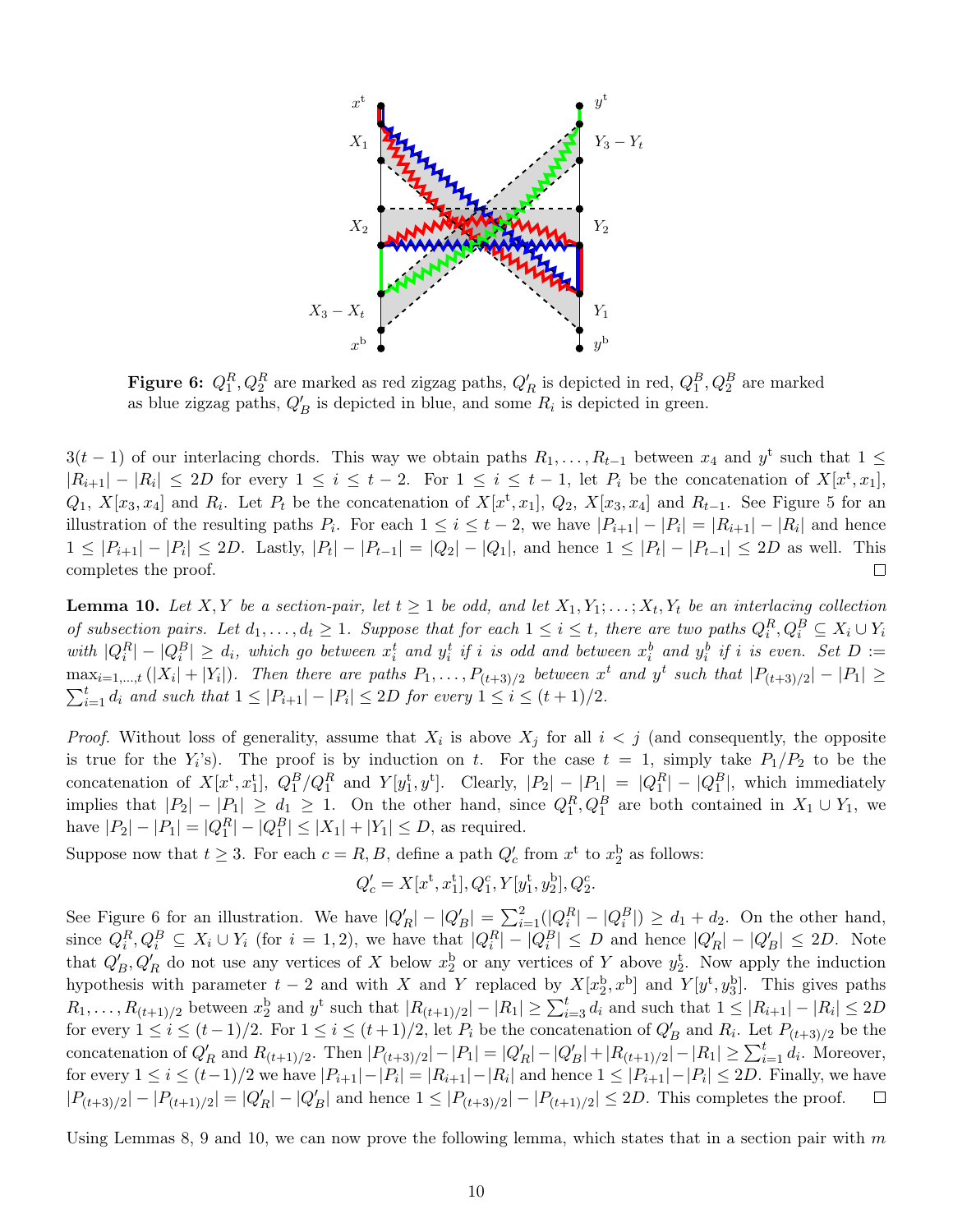chords one can find two paths whose lengths differ by  $\Omega(m)$ , provided every vertex on one side is incident to at most one chord.

<span id="page-10-1"></span>**Lemma 11.** Let X, Y be a section-pair with  $m \geq 12$  chords, and suppose that each vertex of X is incident to at most one chord. Then there are two paths P, P' between  $x^t$  and  $y^t$  such that  $|P'| \geq |P| + \Omega(m)$ . By symmetry, there are two paths  $Q, Q'$  between  $x^b$  and  $y^b$  such that  $|Q'| \geq |Q| + \Omega(m)$ .

*Proof.* Apply Lemma [8.](#page-7-0) If  $E(X, Y)$  contains a family of  $m/2$  pairwise-interlacing chords, then we are done by Lemma [9.](#page-8-1) Otherwise, let  $e_i = (x_i, y_i), e'_i = (x'_i, y'_i), 1 \le i \le t$ , be as in Lemma [8.](#page-7-0) Without loss of generality we may assume, for each  $1 \leq i \leq t$ , that  $x_i$  is above  $x'_i$ , and hence either  $y_i = y'_i$  or  $y_i$  is above  $y'_i$ . For  $1 \leq i \leq t$ , let  $X_i := X[x_i, x'_i]$ ,  $Y_i := Y[y_i, y'_i]$ ; so  $x_i^{\text{t}} = x_i$ ,  $x_i^{\text{b}} = x'_i$ ,  $y_i^{\text{t}} = y_i$ , and  $y_i^{\text{b}} = y'_i$ . Item 2 of Lemma [8](#page-7-0) guarantees that, after possibly permuting the coordinates  $1, \ldots, t$ , we have that  $X_i$  is above  $X_j$  and  $Y_i$  is below  $Y_j$  for every  $1 \le i \le j \le t$ . Set  $d_i := d_X(x_i, x'_i)$ . Observe that for each  $1 \le i \le t$ ,  $Q_i^B := (x_i, y_i)$ and  $Q_i^R := X[x_i, x'_i], (x'_i, y'_i), Y[y'_i, y_i]$  are two paths between  $x_i$  and  $y_i$ , both contained in  $X_i \cup Y_i$ , such that  $|Q_i^R| - |Q_i^B| = d_X(x_i, x'_i) + d_Y(y_i, y'_i) \ge d_i$ . Similarly,  $Q_i^B := (x'_i, y'_i)$  and  $Q_i^R := X[x'_i, x_i], (x_i, y_i), Y[y_i, y'_i]$  are two paths between  $x'_i$  and  $y'_i$ , both contained in  $X_i \cup Y_i$ , such that  $|Q_i^R| - |Q_i^B| \ge d_i$ . Hence, we are in the setting of Lemma [10.](#page-9-1) By item 3 of Lemma [8,](#page-7-0) we have  $\sum_{i=1}^{t} d_i \geq m/4$ . If t is even, then omit a pair  $(X_i, Y_i)$  for which  $d_i = \min\{d_1, \ldots, d_t\}$ ; this way we guarantee that t is odd (which is necessary for invoking Lemma [10\)](#page-9-1), while making sure that the sum  $\sum d_i$  over the remaining i is at least  $m/8$ . To complete the proof, apply Lemma [10](#page-9-1) and set  $P := P_1$  and  $P' := P_{(t+3)/2}$ .  $\Box$ 

Finally, we are in a position to prove Lemma [12.](#page-10-0) This lemma states that if a section-pair has many chords whose lengths are close to each other, say all contained in some (small) interval J, then one can find a sequence of path lengths, with any two consecutive lengths differing by  $\Theta(|J|)$ . This lemma will play a key role in the proof of Theorem [2.](#page-1-1)

<span id="page-10-0"></span>**Lemma 12.** Let  $X, Y$  be a section-pair, and suppose that each vertex of  $X$  is incident to at most one chord. Let  $E \subseteq E(X, Y)$  be a set of chords, and let  $J \subseteq \mathbb{N}$  be an interval such that for each  $e \in E$ , the length of e belongs to J. Then for  $k = \Omega(|E|/|J|)$ , there are paths  $P_1, \ldots, P_k$  between  $x^t$  and  $y^t$  such that  $|P_{i+1}| - |P_i| = \Theta(|J|)$  for every  $1 \leq i \leq k-1$ .

*Proof.* We will assume that  $|E| \gg |J|$ , as otherwise, the assertion is trivial. We only consider the chords in E (removing all others). Partition X into subsections  $X_1, \ldots, X_s$ , such that  $X_1, \ldots, X_{s-1}$  have |J| vertices each, and  $X_s$  has less than |J| vertices. (As usual,  $X_i$  is below  $X_j$  for  $i < j$ .) Note that if  $i \neq j$  have the same parity, then for all  $x_1 \in X_i$ ,  $x_2 \in X_j$  we have  $d_X(x_1, x_2) > |J|$ . Without loss of generality, we shall assume that  $\sum_{i \text{ even}} e(X_i) \geq \sum_{i \text{ odd}} e(X_i)$ , and hence  $\sum_{i \text{ even}} e(X_i) \geq |E|/2$  (the other case is symmetrical). For convenience, let us set  $I_0 = \{i \in [s] : i \text{ even}\}\.$  For each  $i \in I_0$ , let  $Y_i$  be the minimal subpath of Y containing all neighbours of  $X_i$ . Note that  $\sum_{i \in I_0} e(X_i, Y_i) \geq |E|/2$ .

Observe that for all  $(x_1, y_1), (x_2, y_2) \in E(X_i, Y_i)$ , we have  $d_Y(y_1, y_2) \le d_X(x_1, x_2) + |J| < 2|J|$ , where the first inequality follows from the fact that the lengths of  $(x_1, y_1)$  and  $(x_2, y_2)$  both belong to J, and hence differ by at most |J|. So we see that  $|Y_i| \leq 2|J|$ . Next, observe that for every pair  $i, j \in I_0$  with  $i < j$  and for all  $(x_1, y_1) \in E(X_i, Y_i), (x_2, y_2) \in E(X_j, Y_j)$ , it must be the case that  $y_2$  is below  $y_1$ . Indeed, if not, then  $(x_1, y_1), (x_2, y_2)$  either are parallel or share a vertex, which means that the difference between the lengths of  $(x_1, y_1)$  and  $(x_2, y_2)$  is at least  $d_X(x_1, x_2) > |J|$ , contradicting that both of these lengths are in J. So we see that  $Y_j$  is above  $Y_i$ . In other words, every chord in  $E(X_i, Y_i)$  interlaces every chord in  $E(X_j, Y_j)$ .

Let I' (resp. I'') be the set of all  $i \in I_0$  with  $0 < e(X_i, Y_i) < 12$  (resp.  $e(X_i, Y_i) \ge 12$ ). Suppose first that  $\sum_{i\in I'} e(X_i, Y_i) \geq |E|/4$ . Then by picking one chord from  $E(X_i, Y_i)$  for each  $i \in I'$ , we obtain a family of pairwiseinterlacing chords of size  $\Omega(|E|)$ . Let  $(x_1, y_1), \ldots, (x_{3t}, y_{3t})$  be such a family with  $t = \Omega(|E|)$ . By Lemma [9,](#page-8-1)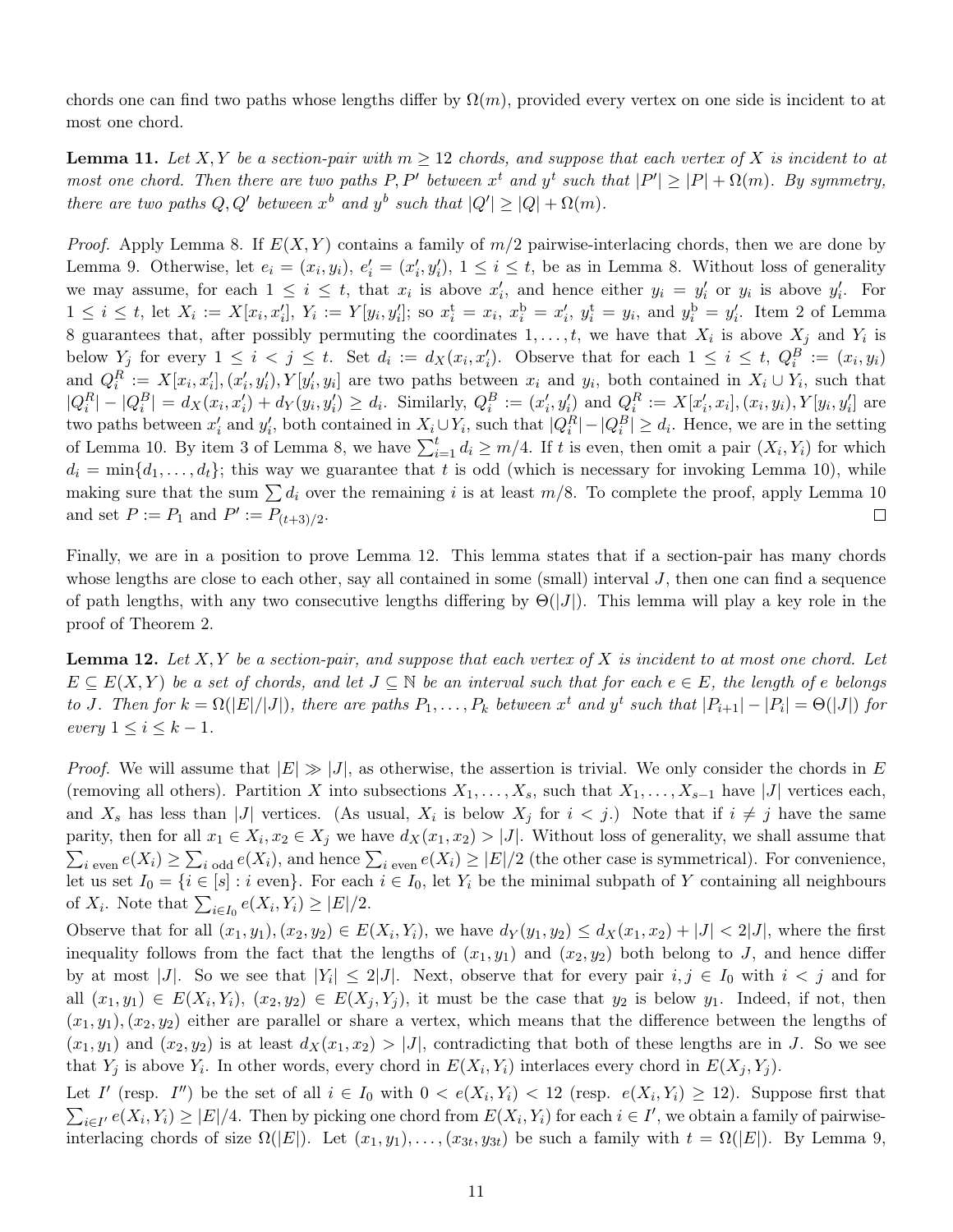there are paths  $P_1, \ldots, P_t$  between  $x^t$  and  $y^t$  such that  $1 \leq |P_{i+1}| - |P_i| \leq 2|J|$  for every  $1 \leq i \leq t-1$ . It is easy to see that under these conditions, we can find indices  $1 \leq i_1 < \cdots < i_k$  with  $k = \Omega(t/|J|) = \Omega(|E|/|J|)$ , such that  $|P_{i_{j+1}}| - |P_{i_j}| = \Theta(|J|)$  for every  $1 \leq j \leq k-1$ . Thus, the assertion of the lemma holds in this case.

Suppose now that  $\sum_{i\in I''} e(X_i,Y_i) \geq |E|/4$ . Write  $I'' = \{i_1,\ldots,i_t\}$ , where  $i_1 < \cdots < i_t$ . If t is even, then we only consider  $i_1, \ldots, i_{t-1}$ , thus making sure that the number of indices in consideration is odd. Observe that  $e(X_{i_t}, Y_{i_t}) \leq |X_{i_t}| \leq |J|$  (since every vertex of X is incident to at most one chord), and hence  $\sum_{j=1}^{t-1} e(X_{i_j}, Y_{i_j}) \geq$  $|E|/4 - |J| \geq |E|/8$ . So with a slight abuse of notation, we will assume from now on that t is odd and  $\sum_{j=1}^t e(X_{i_j}, Y_{i_j}) \geq |E|/8.$ 

Fix any  $1 \leq j \leq t$ . Applying Lemma [11](#page-10-1) to  $X_{i_j}$  and  $Y_{i_j}$ , gives paths  $P, P' \subseteq X_{i_j} \cup Y_{i_j}$  between  $x_{i_j}^t$  and  $y_{i_j}^t$  with  $|P'|\geq |P|+\Omega(e(X_{i_j}, Y_{i_j})),$  as well as paths  $Q,Q'\subseteq X_{i_j}\cup Y_{i_j}$  between  $x_{i_j}^{\mathrm{b}}$  and  $y_{i_j}^{\mathrm{b}}$  with  $|Q'|\geq |Q|+\Omega(e(X_{i_j}, Y_{i_j})).$ Hence, we are in the setting of Lemma [10](#page-9-1) with  $d_j = \Omega(e(X_{i_j}, Y_{i_j}))$ . Moreover,  $D := \max_{j=1,\dots,t} (|X_{i_j}| + |Y_{i_j}|) \le$ 3|J|. By Lemma [10,](#page-9-1) there are paths  $P_1, \ldots, P_{(t+3)/2}$  between  $x^t$  and  $y^t$  such that  $|P_{(t+3)/2}| - |P_1| \geq \sum_{j=1}^t d_j =$  $\sum_{j=1}^{t} \Omega(e(X_{i_j}, Y_{i_j})) = \Omega(|E|)$ , and such that  $1 \leq |P_{i+1}| - |P_i| \leq 2D = O(|J|)$  for every  $1 \leq i \leq (t+1)/2$ . Again, it is easy to see that under these conditions, we can find indices  $1 \leq i_1 < \cdots < i_k$  with  $k = \Omega(|E|/|J|)$ , such that  $|P_{i_{j+1}}| - |P_{i_j}| = \Theta(|J|)$  for every  $1 \leq j \leq k-1$ . So we have established the assertion of the lemma in this case as well. This completes the proof.  $\Box$ 

#### 4.2 Putting it all together

<span id="page-11-0"></span>The following is the main lemma in the proof of Theorem [2.](#page-1-1)

**Lemma 13.** Let  $X, Y$  be a section-pair, and suppose that each vertex of X is incident to at most one chord. Let  $X_1,Y_1;\ldots;X_t,Y_t$  be a parallel collection of subsection pairs such that for every i, there are m chords between  $X_i$ and  $Y_i$ . Provided  $t \geq$ √  $\overline{\log m}$ , there are at least  $\Omega(m/2^{4\sqrt{\log m \log \log m}})$  different lengths of paths from  $x^t$  to  $y^t$ .

*Proof.* We may and will assume throughout that m is sufficiently large. Let us for convenience define  $\varepsilon :=$  $\sqrt{\log \log m}$  $\frac{g \log m}{\log m}$ . Observe that  $m^{\varepsilon} = 2^{\sqrt{\log m \log \log m}}$ , so our goal is to find  $\Omega(m^{1-4\varepsilon})$  different lengths of paths from  $x^{\mathrm{t}}$ to y<sup>t</sup>. Let us assume towards a contradiction that there are less than  $\Omega(m^{1-4\varepsilon})$  different lengths of paths from  $x^t$  to  $y^t$ . Recall that  $x_i^t/x_i^b$  denote the top/bottom vertices of  $X_i$ , and similarly  $y_i^t/y_i^b$  denote the top/bottom vertices of  $Y_i$ . We will prove the following claim by induction on i.

**Induction statement.** For a large enough constant  $C > 0$  and for every  $i \leq 1/\varepsilon$ , there are below-paths from  $x_i^t$  to  $y_i^t$  of  $\frac{m^{i\epsilon}}{6(C \log m)^{2(i-1)}}$  different lengths, all of which belong to an interval of size  $m^{i\epsilon}$ .

Before turning to the proof of this statement, let us show that it indeed implies the lemma. By choosing  $i = |1/\varepsilon|$ , we have  $m^{i\varepsilon} \ge m^{1-\varepsilon}$  and

<span id="page-11-1"></span>
$$
(\log m)^{1/\varepsilon} = 2^{\sqrt{\log m \log \log m}} = m^{\varepsilon}.
$$
\n(2)

So, using, e.g. that  $C^2 \le \log m$ , we get

$$
\frac{m^{i\varepsilon}}{(C\log m)^{2(i-1)}} \ge \frac{m^{1-\varepsilon}}{(\log m)^{3i}} \ge \frac{m^{1-\varepsilon}}{(\log m)^{3/\varepsilon}} \ge m^{1-4\varepsilon}.
$$

This implies we find at least  $\Omega(m^{1-4\varepsilon})$  path lengths, as desired.

From now on, our goal is to prove the above induction statement. For the base case of  $i = 1$ , note that since for any chord  $(x, y)$ , the trivial path  $X[x^t, x], (x, y), Y[y, y^t]$  has length exactly the length of  $(x, y)$  plus one, there can be at most  $m^{1-4\varepsilon} \leq m^{1-\varepsilon}$  different chord lengths. Since there are m chords between  $X_1$  and  $Y_1$ , there must exist a length which appears at least  $m^{\epsilon}$  many times. Apply Lemma [9](#page-8-1) with  $t = |m^{\epsilon}/3|$  to the family of chords having this length, noting that chords of the same length must be interlacing, and that for such chords the parameter D in Lemma [9](#page-8-1) equals 1. Lemma 9 gives us a collection of  $t \geq m^{\epsilon}/6$  lengths of paths between  $x_1^t$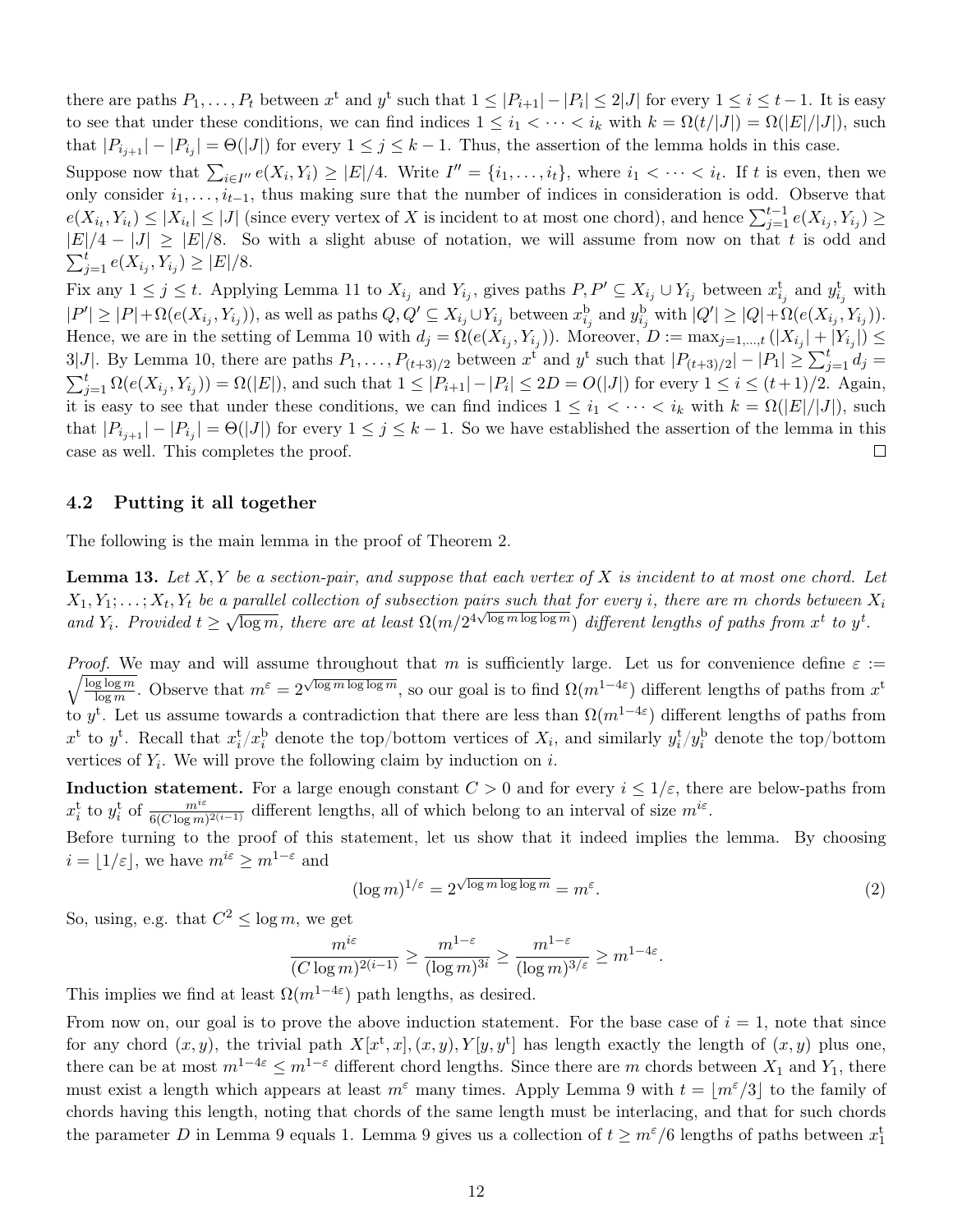<span id="page-12-0"></span>

Figure 7: The lower part of the path is provided by the induction and can be chosen among  $\Omega(m^{i\epsilon})$  paths with lengths in an interval of size  $m^{i\epsilon}$ . The upper top-bottom path-pair for  $X_{i+1}, Y_{i+1}$  can be chosen among a collection of  $\tilde{\Omega}(m^{\varepsilon})$  of them with lengths  $m^{i\epsilon}$  apart.



Figure 8: Case 1 of Lemma [7.](#page-6-0) Note that trivial paths using any two distinct edges of a star always have different lengths.

Figure 9: Case 2 of Lemma [7.](#page-6-0) Edges  $(x_j, y_j)$  are depicted in red. Shaded regions have many chords and will become  $X''_j, Y''_j.$ 

and  $y_1^t$  with all consecutive differences being either 1 or 2 apart, so in total belonging into an interval of size at most  $2t + 1 \leq m^{\epsilon}$ , as desired.

Let us now move on to the induction step. So assume that for some  $1 \leq i \leq 1/\varepsilon - 1$ , there are below-paths going from  $x_i^t$  to  $y_i^t$  of  $\frac{m^{i\epsilon}}{6(C \log m)^{2(i-1)}}$  different lengths, all of which belong to an interval of size  $m^{i\epsilon}$ . Note that we can extend all of these paths to below-paths from  $x_{i+1}^{\mathrm{b}}$  to  $y_{i+1}^{\mathrm{b}}$  by using  $X[x_i^{\mathrm{t}}, x_{i+1}^{\mathrm{b}}]$  and  $Y[y_i^{\mathrm{t}}, y_{i+1}^{\mathrm{b}}]$ , and still keep the same property concerning their lengths, as each length is increased by the same number.

Our goal now is to find in  $X_{i+1}, Y_{i+1}$  top-bottom path-pairs with many (roughly  $m^{\epsilon}/p$ oly log m) different lengths, among which any two consecutive ones are  $\Theta(m^{i\epsilon})$  apart. We can use any such top-bottom path-pair to extend any of our below-paths from  $x_{i+1}^{\mathrm{b}}$  to  $y_{i+1}^{\mathrm{b}}$  into a below-path from  $x_{i+1}^{\mathrm{t}}$  to  $y_{i+1}^{\mathrm{t}}$  with the length being the sum of the lengths of our original path and that of the top-bottom path-pair we used. Lemma [5](#page-4-2) will then allow us to "fill in the gaps" of size  $\Theta(m^{i\epsilon})$  between the lengths of the top-bottom path-pairs we found, by using the path lengths given by the inductive assumption. This will complete the induction step. See Figure [7](#page-12-0) for an illustration.

Let us apply Lemma [7](#page-6-0) to the section pair  $X_{i+1}, Y_{i+1}$  to obtain a parallel collection of subsection pairs  $X'_1, Y'_1, \ldots, X'_{t'}, Y'_{t'}$ such that  $\sum_{j=1}^{t'} e(X'_j, Y'_j) \geq m/24$  and either for every j we have a vertex in  $X'_j \cup Y'_j$  incident to  $e(X'_j, Y'_j)/(6 \log m)$ chords, or for every j there is a chord  $(x_j, y_j)$  in  $E(X'_j, Y'_j)$  interlacing at least  $e(X'_j, Y'_j)/(6 \log m)$  chords in  $E(X'_j, Y'_j)$ . See Figures [8](#page-12-0) and [9.](#page-12-0) In the former case we get  $\Omega(m/\log m) \ge \Omega(m^{1-4\varepsilon})$  chords, any two of which are either parallel or share a vertex, which means that all of these chords have different lengths. This in turn means that we have  $\Omega(m^{1-4\varepsilon})$  different lengths of (trivial) paths from  $x^t$  to  $y^t$ , giving us a contradiction. So we may assume that we are in the latter case.

For each j, consider all chords in  $E(X'_j, Y'_j)$  which interlace  $(x_j, y_j)$ . Observe that they can be of two types: either their X-vertex is above  $x_j$  and their Y-vertex is below  $y_j$ , or vice versa. Consider only the interlacing chords of the more frequent type and define  $X''_j, Y''_j$  to be the smallest subsections of  $X'_j, Y'_j$  which contain all these chords. In particular,  $x_j \notin X''_j$ ,  $y_j \notin Y''_j$ , and  $(X''_j, Y''_j)$  is interlaced by  $(x_j, y_j)$  as a section pair. Moreover, we still have  $\sum_{j=1}^{t'} e(X''_j, Y''_j) \ge \Omega(m/\log m)$  chords altogether. Consider the intervals of the form  $[k, 2k]$  with k a power of 2 and  $k \leq m/2$ . Each  $e(X''_j, Y''_j)$  belongs to such an interval, of which there are  $O(\log m)$ . So by averaging, there exists  $1 \leq k \leq m/2$  and a subset  $S \subseteq [t']$  such that for any  $j \in S$  we have  $e(X''_j, Y''_j) \in [k, 2k]$ ,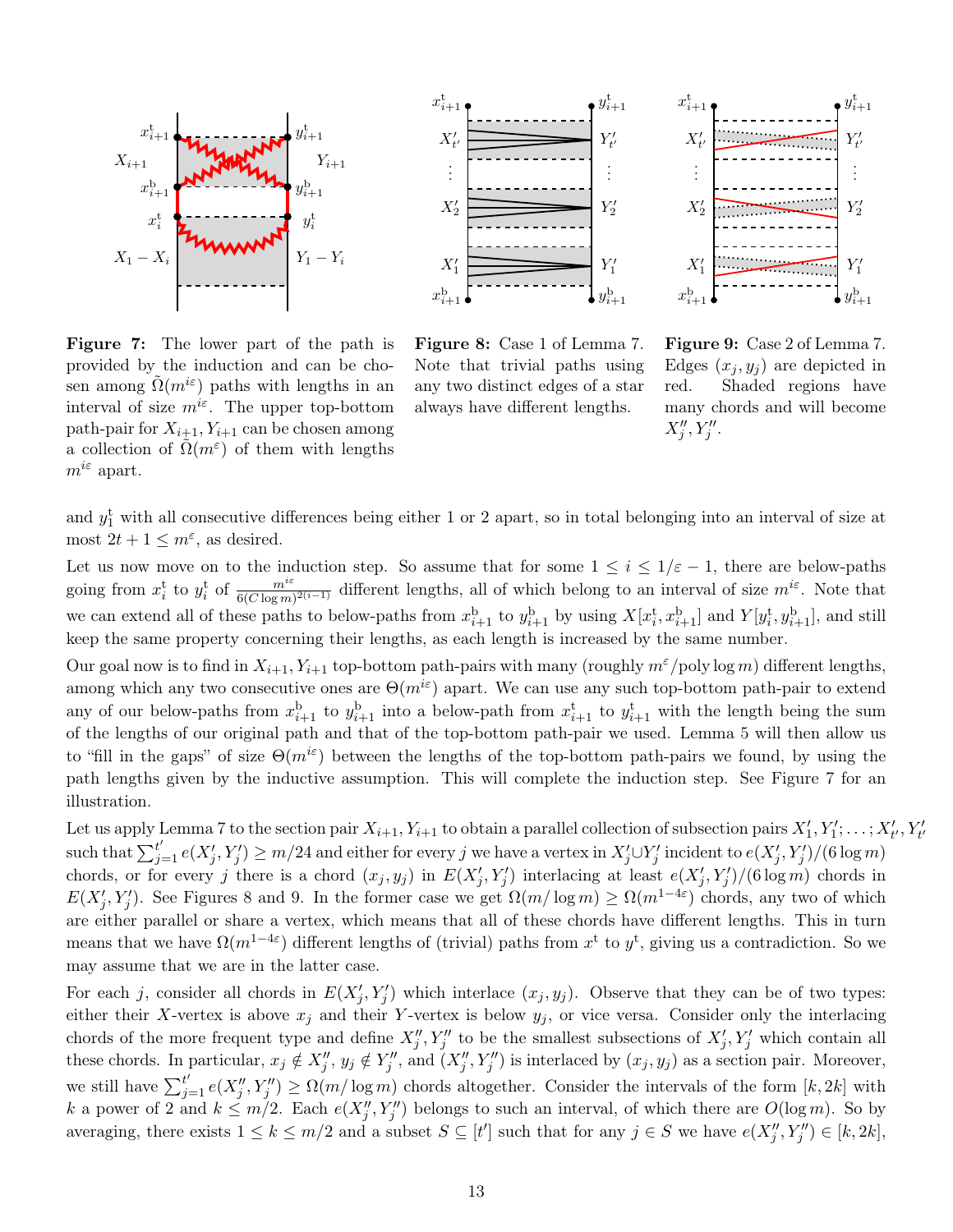<span id="page-13-0"></span>

**Figure 10:** Two options for how  $(x_j, y_j)$  can interlace  $X''_j, Y''_j$  and the corresponding top-bottom path-pairs we use.

and  $\sum_{j\in S}e(X''_j, Y''_j) \ge \Omega(m/\log^2 m)$ . Furthermore, by deleting  $e(X''_j, Y''_j) - k \le \frac{1}{2}$  $\frac{1}{2}e(X''_j, Y''_j)$  chords from each pair  $X''_j, Y''_j$  with  $j \in S$  (so in total at most a half of all such chords), we may assume for convenience that  $e(X''_j, Y''_j) = k$  for all  $j \in S$ . Observe in particular that

<span id="page-13-2"></span>
$$
|S|k \ge \Omega(m/\log^2 m). \tag{3}
$$

We now construct a collection of top-bottom path-pairs for  $X'_j, Y'_j$  for each  $j \in S$ . Depending on which of the two types above was more frequent, we have two essentially symmetric cases. In the first one,  $X''_j$  is above  $x_j$ and  $Y''_j$  is below  $y_j$ . Here we will take our path pairs to all contain the path which goes along  $X'_j$  from the bottom to  $x_j$ , uses the chord  $(x_j, y_j)$ , and then goes along  $Y'_j$  from  $y_j$  to the top of  $Y'_j$ . The second path in each pair is going to follow  $X'_j$  from the top until the top of  $X''_j$ , then follow a path inside  $X''_j \cup Y''_j$  from the top of  $X''_j$  to the bottom of  $Y''_j$ , and then follow along  $Y'_j$  to its bottom. Symmetrically, in the second case, our path pairs will all use the path through  $(x_j, y_j)$  from the top of  $X'_j$  to the bottom of  $Y'_j$ , with the other path (from the bottom of  $X'_j$  to the top of  $Y'_j$ ) passing through  $X''_j \cup Y''_j$ . See Figure [10](#page-13-0) for these two symmetric cases. Since the argument is analogous in both cases, from now on, let us assume we are in the first case.

Observe that if we find a collection of path lengths inside  $X''_j \cup Y''_j$  going from the top of  $X''_j$  to the bottom of  $Y''_j$ , then we have the same collection of lengths of top-bottom path-pairs for  $X'_j, Y'_j$  up to a possible translation by a fixed constant. This is since the top-bottom path-pairs we consider only differ in which path they use between the top of  $X''_j$  and the bottom of  $Y''_j$ .

It will be convenient to consider the "flipped" section pair  $X''_j$ ,  $\bar{Y}''_j$ , which we obtain by reversing the path  $Y''_j$ (and denote it as  $\bar{Y}_j''$ ). In particular, the top of  $\bar{Y}_j''$  is the bottom of  $Y_j''$  and any top to top path in  $X_j'', \bar{Y}_j''$  is just a path between the top of  $X''_j$  and the bottom of  $Y''_j$ .

<span id="page-13-1"></span>**Claim 1.** For each  $j \in S$ , one of the following holds.

- 1. There are at least  $2k^{1-(i+1)\epsilon}$  lengths, any two at least  $k^{i\epsilon}$  apart, of top to top paths in  $X''_j, \overline{Y''_j}$ .
- 2. There is an interval  $I_j \subseteq \mathbb{N}$  of size  $k^{i\varepsilon}$ , such that the length with respect to  $X''_j$ ,  $\bar{Y}''_j$  of at least  $k^{(i+1)\varepsilon}/4$ chords belongs to  $I_i$ .

*Proof.* All our chord lengths in this proof will be with respect to  $X''_j$ ,  $\bar{Y}''_j$ . Take a minimal collection of disjoint intervals of size  $k^{i\epsilon}$  each, which cover all chord lengths (i.e., the length with respect to  $X''_j$ ,  $\bar{Y}''_j$  of every chord in  $E(X''_j, \bar{Y''_j})$  belongs to one of these intervals). For each such interval I, either I can be taken as the desired  $I_j$ , or there must be less than  $k^{(i+1)\varepsilon}/4$  chords with length in I. As there are k chords in  $E(X''_j, \bar{Y}''_j)$ , this means that we needed to use at least  $4k^{1-(i+1)\varepsilon}$  intervals to cover all chord lengths. Since we took a minimal collection, each interval is non-empty. By picking one length from every second interval, we find  $2k^{1-(i+1)\varepsilon}$  chord lengths,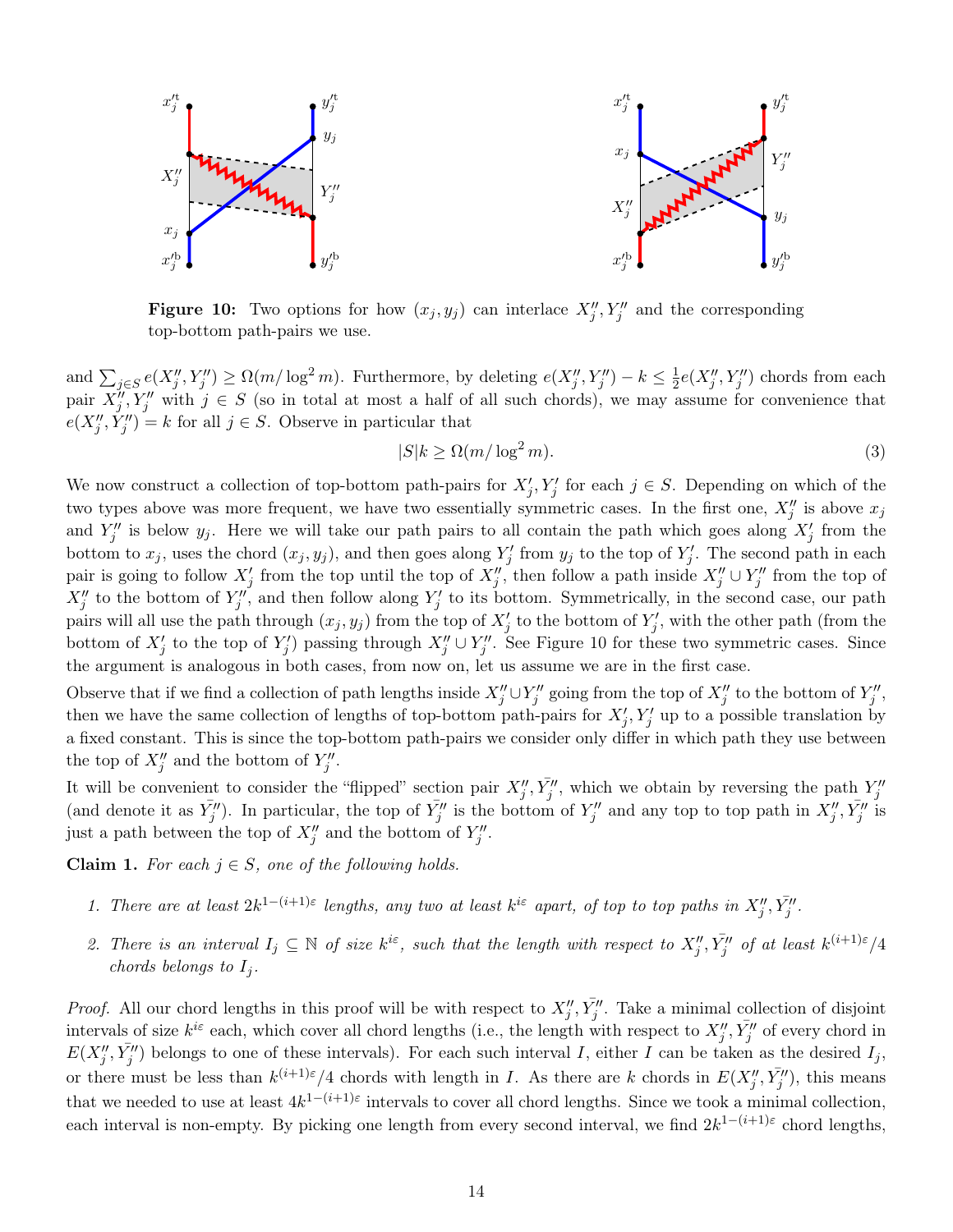any two separated by one of our intervals (since we took a length from every second interval). Hence, any two such lengths are at least  $k^{i\varepsilon}$  apart. For each such length, take a chord of this length and take the trivial path between the top of  $X''_j$  and the top of  $\bar{Y''_j}$  corresponding to this chord. This gives the  $2k^{1-(i+1)\varepsilon}$  path lengths required by item 1.  $\Box$ 

Let  $S_1$  be the subset of S consisting of j for which case 1 of the above claim occurred. Let us first assume this was the more common case, namely that  $|S_1| \geq |S|/2$ .

<span id="page-14-0"></span>Claim 2. If  $|S_1| \geq |S|/2$ , then there are  $\Omega(m^{1-(i+1)\varepsilon}/\log^2 m)$  lengths of top-bottom path-pairs for  $X_{i+1}, Y_{i+1}$  which are all at least  $\Omega(m^{i\varepsilon})$  apart.

*Proof.* For each  $j \in S_1$ , consider the  $2k^{1-(i+1)\varepsilon}$  top to top paths for  $X''_j, \overline{Y''_j}$  given by item 1 of Claim [1.](#page-13-1) Each of these paths is a path from the top of  $X''_j$  to the bottom of  $Y''_j$ . Hence, as explained above, this gives rise to top-bottom path-pairs for  $X'_j, Y'_j$  with at least  $2k^{1-(i+1)\varepsilon} \geq 2$  (recall that  $i \leq 1/\varepsilon - 1$ ) lengths, any two of which are at least  $k^{i\varepsilon}$  apart. Denote the set of these lengths by  $L_j$ . Now observe that by choosing a path-pair for  $X'_j, Y'_j$  of length  $\ell_j \in L_j$  for each  $j \in S_1$ , and joining these paths with subpaths of  $X, Y$ , we obtain a top-bottom path-pair for  $X_{i+1}, Y_{i+1}$  of length  $\sum_{j\in S_1} \ell_j + C_0$ , where  $C_0$  is the sum of the lengths of the subpaths we used to join our top-bottom path-pairs into a top-bottom path-pair for  $X_{i+1}, Y_{i+1}$ ; so  $C_0$  is independent of our choices for  $\ell_j$ . Lemma [4](#page-4-0) now tells us that we can find  $|S_1|k^{1-(i+1)\varepsilon}$  lengths of top-bottom path-pairs for  $X_{i+1}, Y_{i+1}$  which are at least  $k^{i\varepsilon}$  apart. By taking every  $m^{i\varepsilon}/k^{i\varepsilon}$ -th such length, we get at least  $\lfloor |S_1|k^{1-(i+1)\epsilon}/(m^{i\epsilon}/k^{i\epsilon})\rfloor \geq \frac{1}{2}|S_1|k^{1-\epsilon}/m^{i\epsilon} \geq \frac{1}{4}$  $\frac{1}{4}|S|k^{1-\varepsilon}/m^{i\varepsilon} \, \geq \, \frac{1}{4}$  $\frac{1}{4}|S|k/m^{(i+1)\varepsilon} \ge \Omega(m^{1-(i+1)\varepsilon}/\log^2 m)$  lengths which are at least  $m^{i\epsilon}$  apart, where the last inequality uses [\(3\)](#page-13-2). This proves the claim.  $\Box$ 

Let us now use Claim [2](#page-14-0) to complete the proof in the case that  $|S_1| \geq |S|/2$ . Observe that we may combine our top-bottom path-pairs for  $X_{i+1}, Y_{i+1}$  (provided by Claim [2\)](#page-14-0) with top-to-top below-paths from  $x_i^t$  to  $y_i^t$ , provided by the inductive assumption, to obtain below-paths from  $x_{i+1}^t$  to  $y_{i+1}^t$ , which can then be extended along X, Y into top-to-top paths for X, Y. Each such path length is of the form  $\ell_1 + \ell_2 + C_0$ , where  $\ell_1$  may be chosen among our  $\Omega(m^{1-(i+1)\varepsilon}/\log^2 m)$  lengths of top-bottom path-pairs for  $X_{i+1}, Y_{i+1}$ , which are at least  $m^{i\varepsilon}$  apart;  $\ell_2$  may be chosen among  $\Omega(m^{i\varepsilon}/(C \log m)^{(2i-2)})$  lengths which belong in an interval of size  $m^{i\varepsilon}$  (as guaranteed by the induction hypothesis); and  $C_0$  is independent of the choice of  $\ell_1, \ell_2$ . Therefore, by Lemma [5](#page-4-2) we get at least  $\Omega(m^{1-\varepsilon}/(C \log m)^{2i}) \ge \Omega(m^{1-4\varepsilon})$  (see [\(2\)](#page-11-1)) different lengths of top-to-top paths for X, Y, contradicting our assumption that the number of such lengths is smaller than  $\Omega(m^{1-4\varepsilon})$ . This completes the proof in the case  $|S_1| \geq |S|/2$ .

So we must have the second case in Claim [1](#page-13-1) occurring more often, namely that  $S_2 := S \setminus S_1$  has size at least  $|S|/2$ . By definition, for any  $j \in S_2$  there is an interval  $I_j$  of size  $k^{i\epsilon}$  such that at least  $k^{(i+1)\epsilon}/4$  chords in  $E(X''_i, \bar{Y''_j})$  have their length with respect to the subsection pair  $X''_j, \bar{Y''_j}$  belong in  $I_j$ . Applying Lemma [12](#page-10-0) (with  $J = I_j$ ), we find  $\Omega(k^{\varepsilon})$  top-to-top paths in  $X''_j$ ,  $\bar{Y}''_j$  whose lengths are  $\Theta(k^{i\varepsilon})$  apart. As before, this gives us top-bottom path-pairs for  $X'_j, Y'_j$  of lengths which are  $\Theta(k^{i\epsilon})$  apart. Once again, we can choose one such length for each  $X'_j, Y'_j$  and combine the corresponding top-bottom path-pairs into a top-bottom pathpair for  $X_{i+1}, Y_{i+1}$ , with the resulting length being the sum of the lengths of the top-bottom path-pairs we chose plus a fixed number (which is independent of our choices). Lemma [4](#page-4-0) then tells us that we can find top-bottom path-pairs for  $X_{i+1}, Y_{i+1}$  of  $\Omega(|S_2|k^{\varepsilon}) \geq \Omega(|S|k^{\varepsilon})$  lengths which are  $\Theta(k^{i\varepsilon})$  apart, say between  $c_1k^{i\varepsilon}$  and  $c_2k^{i\varepsilon}$ . Once again we only consider every  $m^{i\varepsilon}/c_1k^{i\varepsilon}$ -th length, thus guaranteeing that every two such lengths are at least  $m^{i\epsilon}$  and at most  $\frac{c_2}{c_1}m^{i\epsilon} = O(m^{i\epsilon})$  apart. The number of these lengths is at least  $c_1 k^{i\varepsilon}/m^{i\varepsilon} \cdot \Omega(|S| k^{\varepsilon}) \ge \Omega(k^{(i+1)\varepsilon-1} m^{1-i\varepsilon}/\log^2 m) \ge \Omega(m^{\varepsilon}/\log^2 m)$ , with the first inequality using [\(3\)](#page-13-2). Take the first  $\Theta(m^{\epsilon}/\log^2 m)$  of them. Since these lengths are at most  $O(m^{i\epsilon})$  apart, they are all contained in an interval of size  $O(m^{(i+1)\varepsilon})$ . Now similarly as in the previous case, we can combine any of these top-bottom path-pairs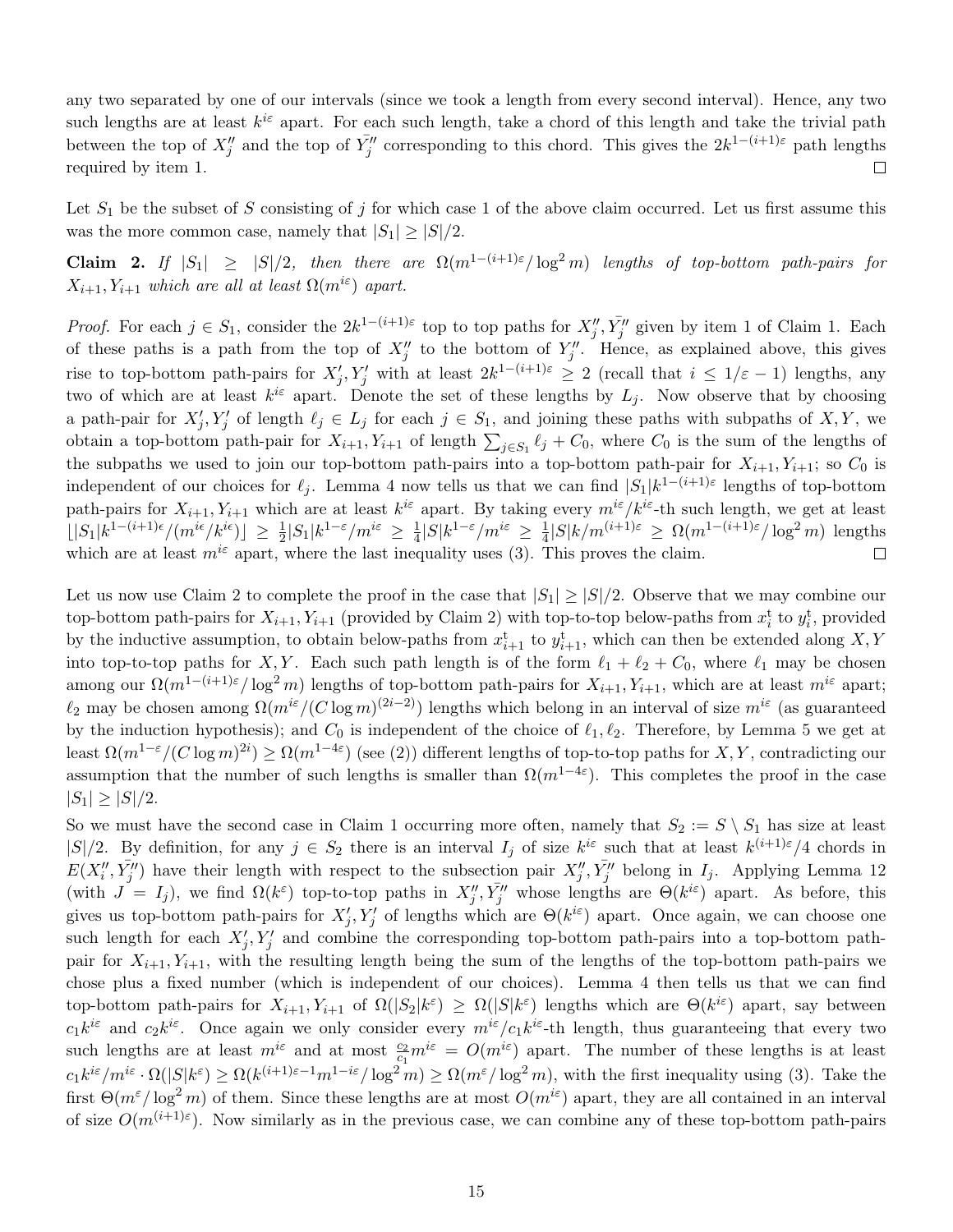with our below paths from  $x_i^t$  to  $y_i^t$ , which are provided by the induction hypothesis. Lemma [5](#page-4-2) ensures that  $\frac{m^{i\varepsilon}}{6(C\log m)^{2(i-1)}} = \Omega\left(\frac{m^{(i+1)\varepsilon}}{C^{2i-2}(\log m)}\right)$  $\frac{m^{(i+1)\varepsilon}}{C^{2i-2}(\log m)^{2i}}$  lengths which all belong to an by doing so, we get at least  $\Omega(m^{\epsilon}/\log^2 m) \cdot \frac{m^{i\epsilon}}{\epsilon(G)\log m}$ interval of size  $O(m^{(i+1)\varepsilon})$ . By potentially losing a constant proportion of the lengths, we can guarantee they all lie in an interval of size at most  $m^{(i+1)\varepsilon}$ , and by choosing C to be large enough, we will have at least  $\frac{m^{(i+1)\varepsilon}}{(C \log m)^{2i}}$ of them, completing the induction step and hence the proof. П

<span id="page-15-0"></span>We are now in a position to prove Theorem [2,](#page-1-1) which we rephrase in the following quantitative form:

Theorem 14. Every n-vertex Hamiltonian graph with minimum degree 3 has cycle spectrum of size at least  $\Omega\left(n/2^{6\sqrt{\log n \log \log n}}\right).$ 

*Proof.* Let us fix a Hamilton cycle  $H$  in our graph and a direction for this cycle. We define the length of a chord  $\{x, y\}$  to be the length of the shorter of the two paths along the cycle between x and y; in particular, the length is always at most  $n/2$ . For every vertex v, we fix a single chord  $c(v)$  incident to v. By the pigeonhole principle, there must exist an  $\ell \leq n/4$  such that at least  $n/\log n$  vertices have the length of their chosen chord in  $[\ell, 2\ell]$ . Now let us partition H into consecutive sections  $B_1, \ldots, B_s, R$  (appearing in this order along H), where  $|B_s| = 4\ell$  and  $s = \left| \frac{n}{4\ell} \right|$  $\left\lfloor \frac{n}{4\ell} \right\rfloor \geq 1$ , and the starting vertex for  $B_1$  is chosen uniformly at random among the vertices of the cycle. We will talk of the first half of  $B_j$  (which is just the set of the first 2 $\ell$  vertices of  $B_j$ ), the first quarter of  $B_i$  (the set of the first  $\ell$  vertices), etc.

A vertex v is said to be *good* if  $c(v)$  is contained in some  $B_j$  and if the two endpoints of  $c(v)$  belong to different halves of  $B_j$ . We claim that the probability that a given v with  $c(v) \in [\ell, 2\ell]$  is good is at least  $\frac{1}{8}$ . To see this, write  $c(v) = \{v, w\}$ , and consider the shorter path (along the cycle) between v and w; recall that the length of  $c(v)$  is defined as the length of this path. There are two cases: if when walking on this path from v to w, we walk in the direction of the cycle (which was fixed at the beginning), then  $v$  is guaranteed to be good if it belongs to the second quarter of some  $B_j$ . Otherwise, i.e. if we walk against the direction of the cycle, then v is guaranteed to be good if it belongs to the third quarter of some  $B_i$ . In any case, the probability that v is good is at least  $\frac{1}{4} \cdot \frac{|B_1| + ... + |B_s|}{n}$  $\frac{n+|B_s|}{n}$ . Since  $|B_1| + \ldots + |B_s| \geq n/2$ , this probability is at least  $\frac{1}{8}$ , as claimed. By linearity of expectation, the expected number of good vertices is at least  $\frac{n}{8 \log n}$ . Let us now fix an outcome  $B_1, \ldots, B_s, R_s$ for which we have at least this many good vertices. Let I be the set of  $i \in [s]$  such that  $B_i$  contains at least  $\ell$  $\frac{\ell}{4 \log n}$  good vertices. Observe that the sections  $B_i$ ,  $i \notin I$ , contribute in total at most  $s \cdot \frac{\ell}{4 \log n} \leq \frac{n}{16 \log n}$  $\frac{n}{16 \log n}$  to the overall number of good vertices. Therefore, at least  $\frac{n}{16 \log n}$  good vertices belong to sections  $B_i$  with  $i \in I$ . In particular,  $|I| \geq \frac{n}{64\ell \log n}$ , since each  $B_i$  has  $4\ell$  vertices.

For each  $i \in I$ , we will later find inside  $B_i$  paths of at least  $1 + \Omega(\ell/2^{5\sqrt{\log n \log \log n}})$  different lengths joining the endpoints of  $B_i$ . Let us first complete the proof using this. To do so, choose for each  $i \in I$ , one of these paths joining the endpoints of  $B_i$ , and combine these paths into a cycle using H. The length of the resulting cycle is equal to the sum of the lengths of the paths we chose plus a fixed number, independent of our choices (i.e. the total length of the pieces of  $H$  we used to join the paths). So by Lemma [4,](#page-4-0) these cycles take at least  $\Omega\left(\frac{n}{\ell\log n}\right)$  $\left(\frac{n}{\ell \log n} \cdot \ell / 2^{5\sqrt{\log n \log \log n}}\right) \ge \Omega\left(n/2^{6\sqrt{\log n \log \log n}}\right)$  different lengths, as desired.

What remains to be proved is that for  $i \in I$ ,  $B_i$  contains paths of  $1 + \Omega(\ell/2^{5\sqrt{\log n \log \log n}})$  different lengths joining its endpoints. By definition,  $B_i$  has at least  $\frac{\ell}{4 \log n}$  good vertices. Since  $B_i$  contains at least one chord, we know it has at least two path lengths (one coming from the length of  $B_i$  itself and the other from the path only using a single chord). In particular, we may assume that  $\ell \gg 2^{5\sqrt{\log n \log \log n}}$  or we are done. Let X denote the first half of  $B_i$  and Y its second half. We think of X, Y as a section pair (omitting the middle edge of  $B_i$ ), and consider the endpoints of  $B_i$  to be the top vertices of X and Y. By definition, every chord  $c(v)$  which corresponds to a good vertex v has one endpoint in X and one in Y. Let us assume without loss of generality that X contains at least half (so at least  $\frac{\ell}{8 \log n}$ ) of all good vertices in  $B_i$ . Delete any chord which was not chosen by one of the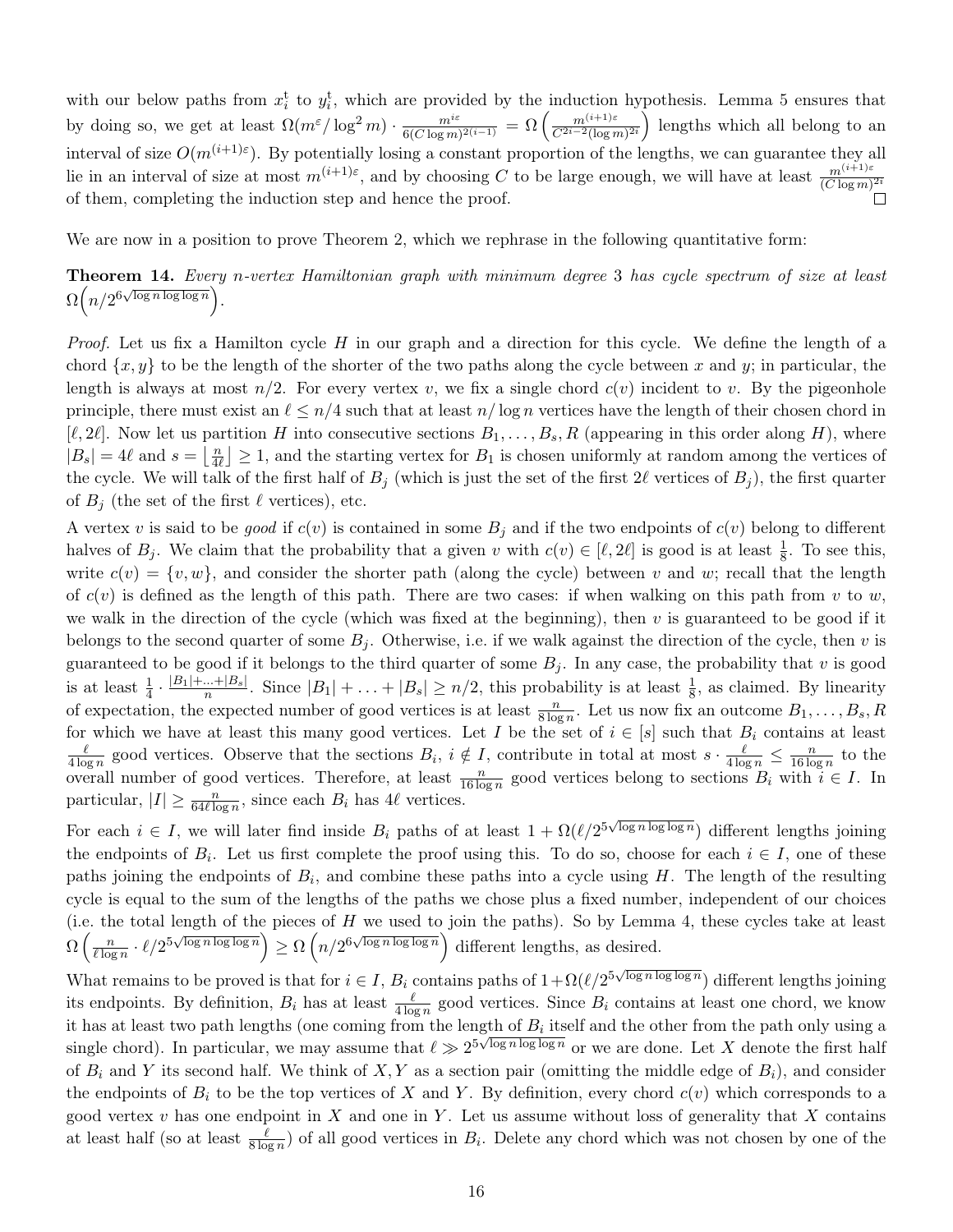<span id="page-16-1"></span>![](_page_16_Figure_0.jpeg)

 $x_2$  $X_3$  $X_4$  $X_5$  $x_1$  $y^{\rm b}$  $Y_5$  $Y_4$  $Y_3$  $x^{\mathrm{t}}$  $x^{\rm b}$  $y_1$  $y^{\rm t}$  $y_2$ 

**Figure 11:** Rerouting through a path  $B_i'$  marked in red.

**Figure 12:** Rerouted path  $B_i'$  with new relative positions of the section pairs

good vertices in  $X$ . This way, we make sure that every vertex in  $X$  is incident to at most one chord. Also, at least  $\frac{\ell}{8 \log n}$  chords remain.

Let us now apply Lemma [6](#page-5-0) to this section-pair X, Y with parameter  $m = \frac{\ell}{8 \log n}$  $\frac{\ell}{8 \log n}$  and  $k =$ √  $\overline{\log n}$ , and thus obtain either a vertex  $v \in Y$  incident to at least  $\Omega(\ell/\log^2 n)$  chords, or an interlacing or parallel collection of k subsection pairs  $X_1, Y_1; \ldots; X_k, Y_k$ , each containing at least  $\Omega\left(\ell/\log^3 n\right)$  chords.

Suppose first that there is a vertex  $v \in Y$  incident to at least  $\Omega(\ell/\log^2 n)$  chords  $(v, x), x \in X$ . Observe that all these chords have different lengths. Now, for each such chord, consider the path between the endpoints of  $B_i$ , which uses only this chord and no others. These are paths of  $\Omega(\ell/\log^2 n)$  different lengths between the endpoints of  $B_i$ , as required.

Suppose now that we are in the second case, namely that there exists an interlacing or parallel collection  $X_1, Y_1; \ldots; X_k, Y_k$  of subsection pairs with  $e(X_i, Y_i) \ge \Omega\left(\ell/\log^3 n\right)$  for each  $i = 1, \ldots, k$ . If these subsection pairs are parallel, then we may immediately apply Lemma [13](#page-11-0) with  $t = k$  and  $m = \Omega(\ell/\log^3 n)$  to get the desired number  $\Omega\left(\frac{\ell}{\log^3 n}/2^{4\sqrt{\log n \log \log n}}\right) \ge \Omega(\ell/2^{5\sqrt{\log n \log \log n}})$  of different path lengths between the endpoints of  $B_i$ . In the case that  $X_1, Y_1; \ldots; X_k, Y_k$  are interlacing, we need an extra step, as follows. Suppose without loss of generality that  $X_i$  is below  $X_j$  (and hence  $Y_i$  is above  $Y_j$ ) for each  $1 \leq i < j \leq k$ . Take  $(x_1, y_1) \in E(X_1, Y_1)$ and  $(x_2, y_2) \in E(X_2, Y_2)$ . Let us now "reroute"  $B_i$  along the interlacing chords  $(x_1, y_1), (x_2, y_2)$ ; in other words, we consider a new path  $B'_i$ , obtained by following X from the top until  $x_2$ , jumping along  $(x_2, y_2)$ , following  $B_i$ (now in the other direction) until  $x_1$ , jumping along  $(x_1, y_1)$ , and finally following Y until its top. See Figure [11](#page-16-1) for a picture. Note that  $B'_i$  splits into the section-pair  $X' := X[x^t, x_2], Y' := B_i[y_2, x_1], (x_1, y_1), Y[y_1, y^t],$  with X' having the same top as X and Y' the same top as Y. Observe that  $X_k, \ldots, X_3$  still appear in this order along  $X'$ , but, crucially,  $Y_3, \ldots, Y_k$  now appear in the reverse order, see Figure [12.](#page-16-1) In other words, the subsection pairs  $X_3, Y_3; \ldots; X_k, Y_k$  are parallel in  $X', Y'$ . So we may now apply Lemma [13](#page-11-0) with  $t = k - 2$  and  $m = \Omega(\ell/\log^3 n)$ to get the desired number of different path lengths between the endpoints of  $B_i$ . This completes the proof.  $\Box$ 

# <span id="page-16-0"></span>5 Concluding remarks

In this paper, we proved that an *n*-vertex Hamiltonian graph of minimum degree 3 has cycles of  $n^{1-o(1)}$  different lengths, which shows that Conjecture [1](#page-1-0) holds asymptotically. Moreover, for the original question of Jacobson and Lehel (dealing with graphs of bounded degree), we can use our ideas to get a better quantitative bound of  $\frac{n}{\text{polylog}(n)}$ . Still, it would be very interesting to prove a linear bound on the number of cycles, even in the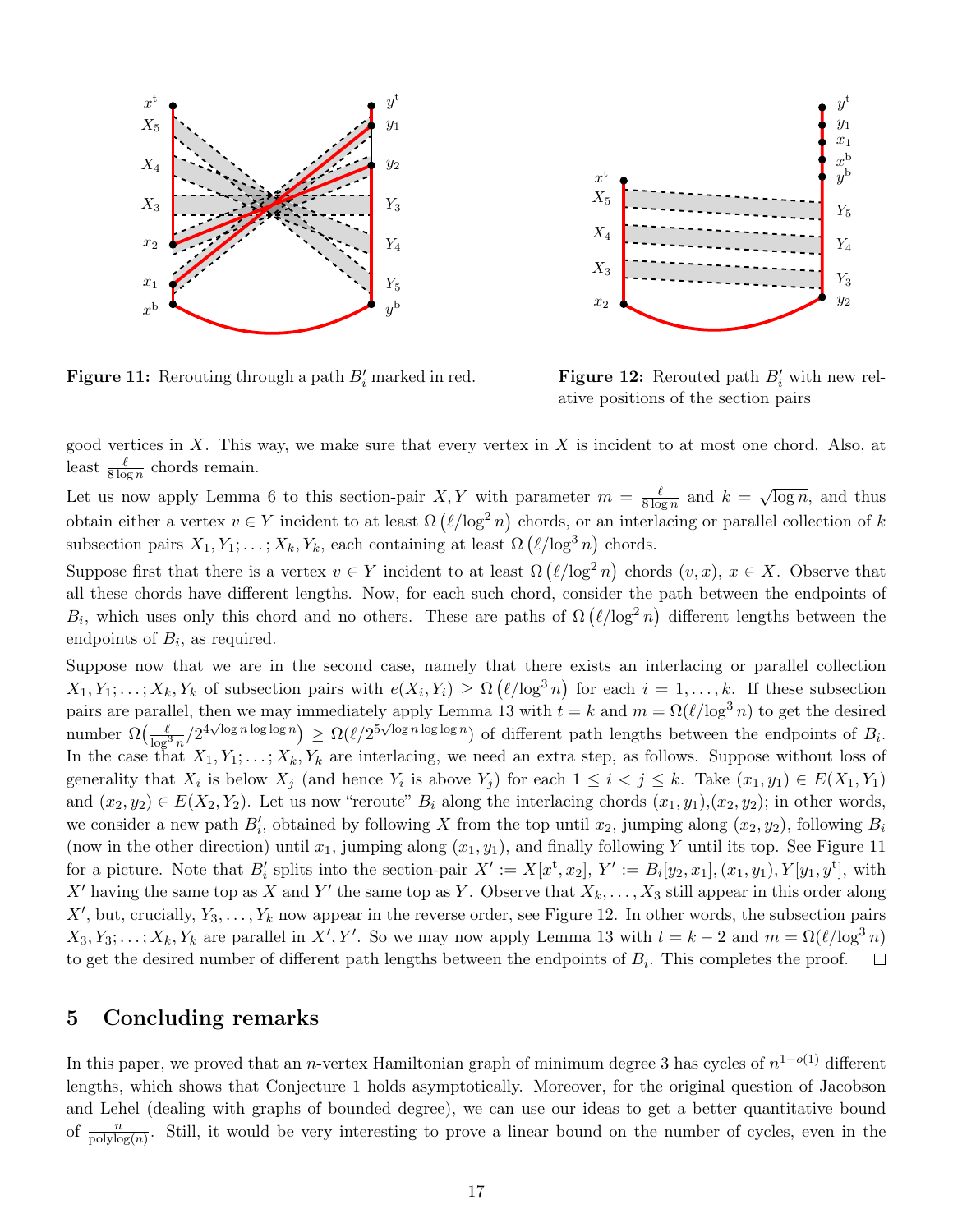<span id="page-17-6"></span>3-regular case. Towards this, we propose the following natural intermediate steps:

**Conjecture 15.** In an n-vertex Hamiltonian graph with minimum degree 3, there are:

- 1.  $\Omega(\sqrt{n})$  cycle lengths all belonging to an interval of size  $O(\sqrt{n})$ .
- 2.  $\Omega(\sqrt{n})$  cycle lengths any two of which are at least  $\Omega(\sqrt{n})$  apart.

Observe first that Conjecture [1](#page-1-0) immediately implies Conjecture [15.](#page-17-6) On the other hand, a slight strengthening of Conjecture [15](#page-17-6) already implies Conjecture [1.](#page-1-0) Indeed, suppose that in Conjecture [15,](#page-17-6) we replace the assumption of minimum degree 3 with the assumption that linearly many vertices have degree at least 3. Furthermore, suppose that instead of starting with a Hamilton cycle we start with a Hamilton path, and instead of cycle lengths we consider path lengths of paths going between the endpoints of the given Hamilton path. Then by splitting our Hamilton cycle (or a "rerouted" cycle) into two paths (similarly to what is done in the proof of Theorem [14\)](#page-15-0), we can apply this strengthened version of Conjecture [15](#page-17-6) and obtain linearly many cycle lengths (see Section [2](#page-1-2) for some details).

We note that ideas similar to the general approach described above, namely of controlling the large and small scale behavior separately in a way which allows us to combine the gains, have been very useful in a number of situations. This idea has been used in additive combinatorics for a long time, see for example Lemma 1 in a 1964 paper of Graham [\[16\]](#page-18-19) and a more recent example of its use by Conlon, Fox and Pham in the context of subset sums, to settle a number of conjectures in the area [\[7\]](#page-17-7). Another example is the recent remarkable work of Liu and Montgomery [\[19\]](#page-18-20), resolving the Erdős-Hajnal odd cycle problem. In that paper, in order to find a path of some specific length  $\ell$  between two given vertices, the authors first find a path of length somewhat close to  $\ell$ , and then "fill in the gap" by repeatedly changing the path length by 2, using certain gadgets (see Lemma 4.8 in [\[19\]](#page-18-20)).

Finally, let us also discuss the following related question, which was already mentioned in passing in the introduction. What is the minimum C such that every *n*-vertex Hamiltonian graph with minimum degree 3 contains a second cycle of length at least  $n - C$ ? Girão, Kittipassorn and Narayanan [\[14\]](#page-18-11) show that  $C = O(n^{4/5}) = o(n)$ , and conjecture that actually  $C = O(1)$ . It is also interesting to ask whether the answer changes if we want in addition to have  $C > 0$  (i.e., if we forbid this second cycle from being a Hamilton cycle). Such a result might be useful to completely settle the conjecture of Jacobson and Lehel.

Acknowledgements. We are grateful to the anonymous referees for their careful reading of the paper and several suggestions which improved the presentation.

# References

- <span id="page-17-5"></span>[1] D. Bauer and E. Schmeichel, Hamiltonian degree conditions which imply a graph is pancyclic, J. Combin. Theory Ser. B 48 (1990), no. 1, 111–116.
- <span id="page-17-4"></span>[2] J. A. Bondy, Pancyclic graphs I, J. Combin. Theory Ser. B 11 (1971), no. 1, 80–84.
- <span id="page-17-3"></span>[3] J. A. Bondy, Pancyclic graphs: recent results, infinite and finite sets, Colloq. Math. Soc. János Bolyai; dedicated to P. Erdős on his 60th birthday, vol. 10, 1973, pp. 181–187.
- <span id="page-17-0"></span>[4] J. A. Bondy, Longest paths and cycles in graphs of high degree, Department of Combinatorics and Optimization, University of Waterloo, 1980.
- <span id="page-17-1"></span>[5] V. Chvátal, On hamilton's ideals, J. Combin. Theory Ser. B 12 (1972), no. 2, 163–168.
- <span id="page-17-2"></span>[6] V. Chvátal and P. Erdős, A note on hamiltonian circuits., Discrete Math. 2 (1972), no. 2, 111–113.
- <span id="page-17-7"></span>[7] D. Conlon, J. Fox, and H.T. Pham, Subset sums, completeness and colorings, preprint arXiv:2104.14766 (2021).